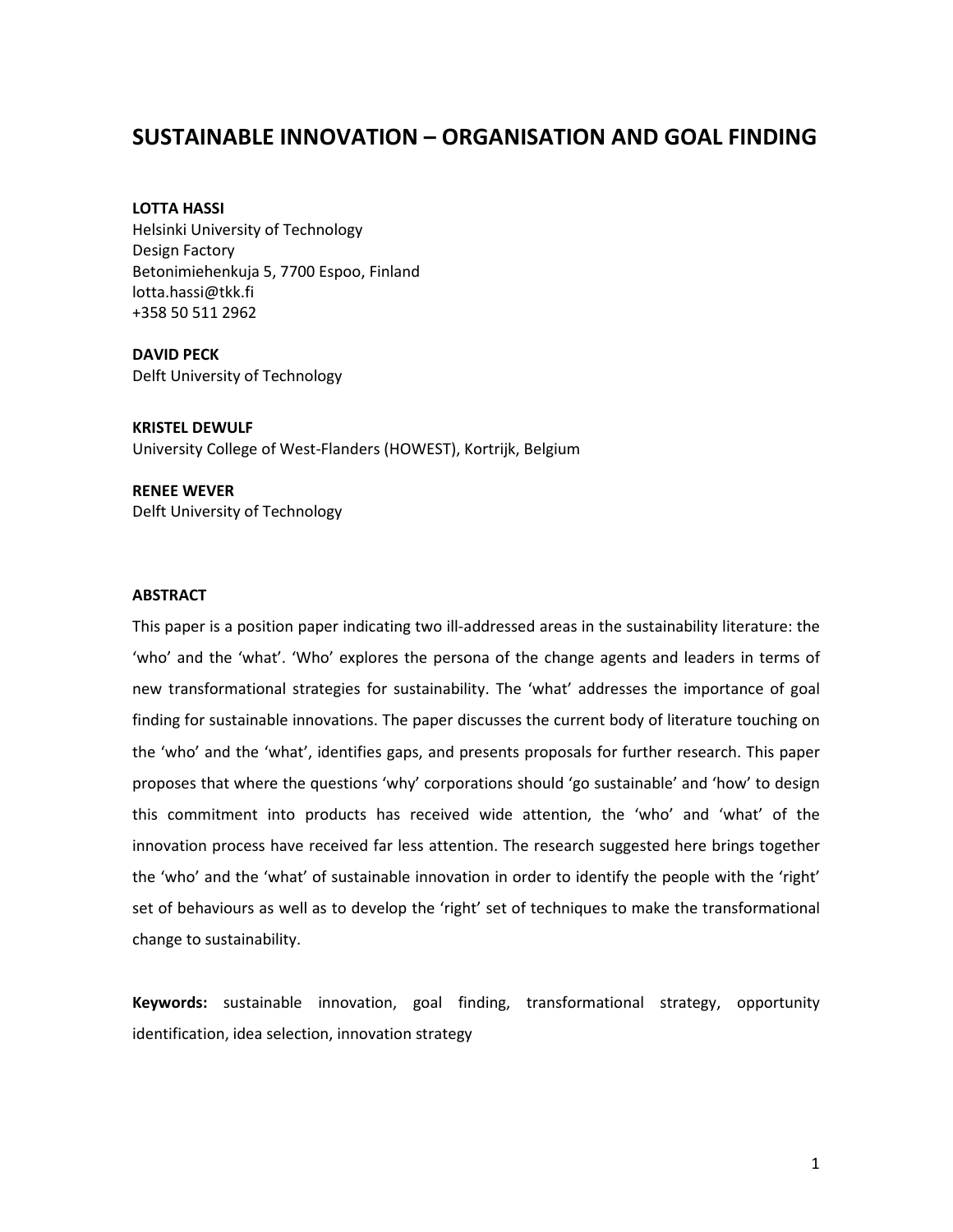### 1. INTRODUCTION

It can be said that to produce sustainability, incremental improvements will not suffice: reducing unsustainability is not the same as creating sustainability (Ehrenfeld, 2008). Following on from this, whilst radical or systemic innovation is needed, there is also a need for a change in the approach we take in the search for new solutions. This requires stepping away from the old path, or as Ehrenfeld (2008) suggests, we should not be "the drunk who lost the car keys but kept looking for them under the street lamp because that is where the light was."

Proposing a general outline of what ought to be done is often easier than proposing how it will be accomplished. To be able to step out of the 'beam of the street light' when searching for sustainable innovation, an organisation needs to be aligned accordingly and the design team at the front end of the innovation process needs to be equipped with the appropriate tools, methods and behaviours. There is abundant literature demonstrating why corporations should go beyond compliance when it comes to sustainability (e.g. Elkington, 1997; Hawken, 1994) as well as how to design this commitment into products (e.g. Brezet & Hemel, 1997; Diehl & Crul, 2007; Tischner, 2000). The challenge lies with getting from why to how: who is making it happen and what are the products that will be produced (Figure 1). This paper proposes that the who and what have received far less attention than the why and how; Boks (2006) being one of the notable exceptions researching the organisational side and Wever, et al. (2008) exploring the goal finding aspects.

#### Components of Sustainable Innovation



Figure 1. The 'why' and 'how' are extensively addressed by existing literature. 'Who' and 'What' remain weakly-addressed.

As for the 'why', many authors and institutions have argued the unsustainability of singlebottom-line business. They have often also argued that industry should be part of the solution (e.g. Brundtland, 1987, Hawken, 1994, p.17). Several have argued the business case for corporate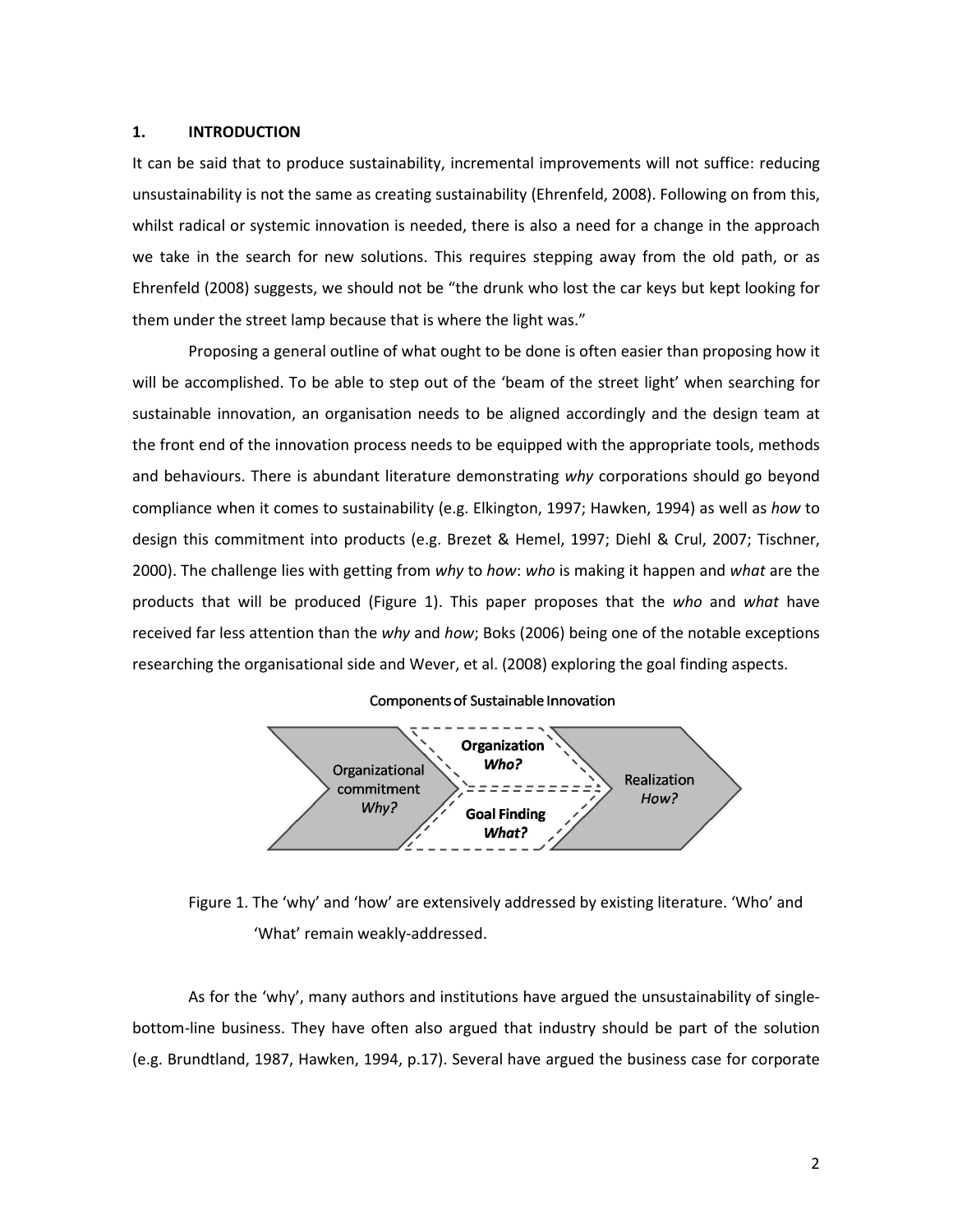social responsibility, discussing such successful examples as the Pollution Prevention Pays program of 3M (Hawken, 1994, p.60; Elkington, 1997, p. 54), or the Body Shop philosophy (Ottman, 1992, p. 68).

As for the 'how', an extensive tool repertoire has been developed in order to assist product designers in optimizing products. These tools range from analytical to prescriptive and from quick-and-dirty to quite extensive (see Figure 3.2 in Tischner, 2000, for an overview). Most of these tools require an existing product, or at least a pre-established design goal. Hence, they are about optimization only. The sustainability potential that may be achieved during the determination of the design goal lies outside the scope of these tools.

This paper is a position paper based on the proposed research projects of the authors. The aim of this paper is to review and discuss the current body of literature on generic product innovation, conduct a similar review on sustainable product innovation and then identify the gaps and present proposals for further research. The area of focus can be seen in the 'who' and 'what' boxes in Figure 1. The 'who' will explore the persona of the change agents and leaders in terms of new transformational strategies (Ehrenfeld, 2008). Next to this is the crucial 'what' box that explores the front end activity in sustainable innovation. The paper brings together the 'who' and the 'what' in the journey towards the 'possibility of allowing all life to flourish on earth forever' (Ehrenfeld, 2008).

## 2. SUSTAINABLE INNOVATION

The most widely used definition of sustainability is the one defined by the Brundtland commission in their report Our Common Future (Brundtland, 1987): "Sustainable development is development that meets the needs of the present without compromising the ability of future generations to meet their own needs." This definition is not directly applicable to product design and innovation. A common way of translating this into more tangible criteria is through the 'triple bottom line' and the 3P approach of People, Planet, Profit - both coined by Elkington in the 1990's (for extensive discussion, see for instance Elkington 1997). He states that sustainability is concerned with three dimensions; People, Planet and Profit. Here the term 'Planet' represents the environmental component, the term 'People' represents the social component and the term 'Profit' represents the economical component. Design for Sustainability is about designing products in such a way that they balance these three aspects. Several other authors have further discussed the definition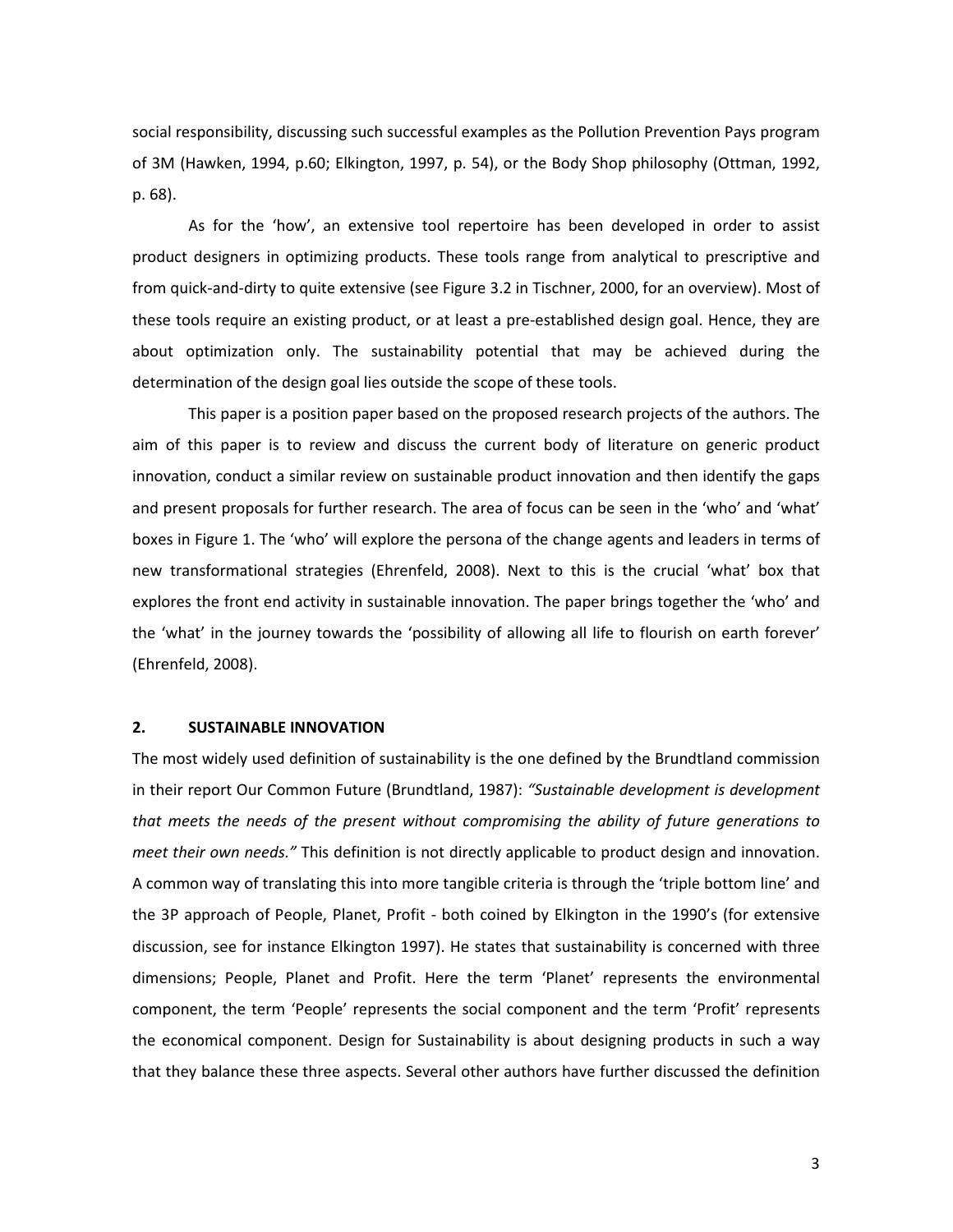of the term 'sustainability'. For instance, Ehrenfeld (2008) states that: "…sustainability is the possibility that human and other life will flourish on the planet forever."

Sustainable product design integrates environmental, social, and economical considerations of the product's life cycle into the goods and services (Charter & Tischner, 2001). Sustainable innovation differs from regular innovation by the aim to decrease the negative impacts the product (good and/or service) has on the environmental, social, and economical aspects (ibid). A definition for innovation often varies from one discipline to another and for example engineering and marketing have their own peculiar views as to what is perceived as innovation. According to Garcia & Calantone (2002) the OECD definition from 1991 succinctly captures the essence of innovation from a generic perspective: "innovation is an iterative process initiated by the perception of a new market and/or new service opportunity for a technologybased invention which leads to development, production, and marketing tasks striving for the commercial success of the invention".

There are several innovation typologies used to construct innovations and innovativeness (Garcia & Calantone, 2002). For example, Kleinschmidt and Cooper (1991) propose a triadic categorization consisting of low innovativeness, moderate innovativeness, and high innovativeness. Brezet (1998) and Rathenau Institute (1996) have presented a categorization with specifically sustainable innovation in mind. It comprises of four levels: product improvement, product redesign, function innovation, and system innovation. The first two involve product optimization, process improvement, and replacement of components where function innovation changes the product functionally, or includes new products, and system innovation requires technology innovation, or changes to social and structural environment.

Although there is not just one innovation process, but rather a set of different parallel, competing and conflicting processes occurring at the same time (Buijs, 2007), the innovation process is often presented as a sequence of three different phases: the front-end phase, product development phase, and commercialization phase (Buckler 1997; Koen et al. 2001). During each phase of the innovation process, specific activities are executed to improve the quality of the idea and to let the idea grow (Buijs, 2007). The phases differ in nature and purpose (Koen et al. 2001). Where the front end of the process is often chaotic and unpredictable, the product development phase is more structured, goal oriented and predictable (ibid). Therefore, the different phases of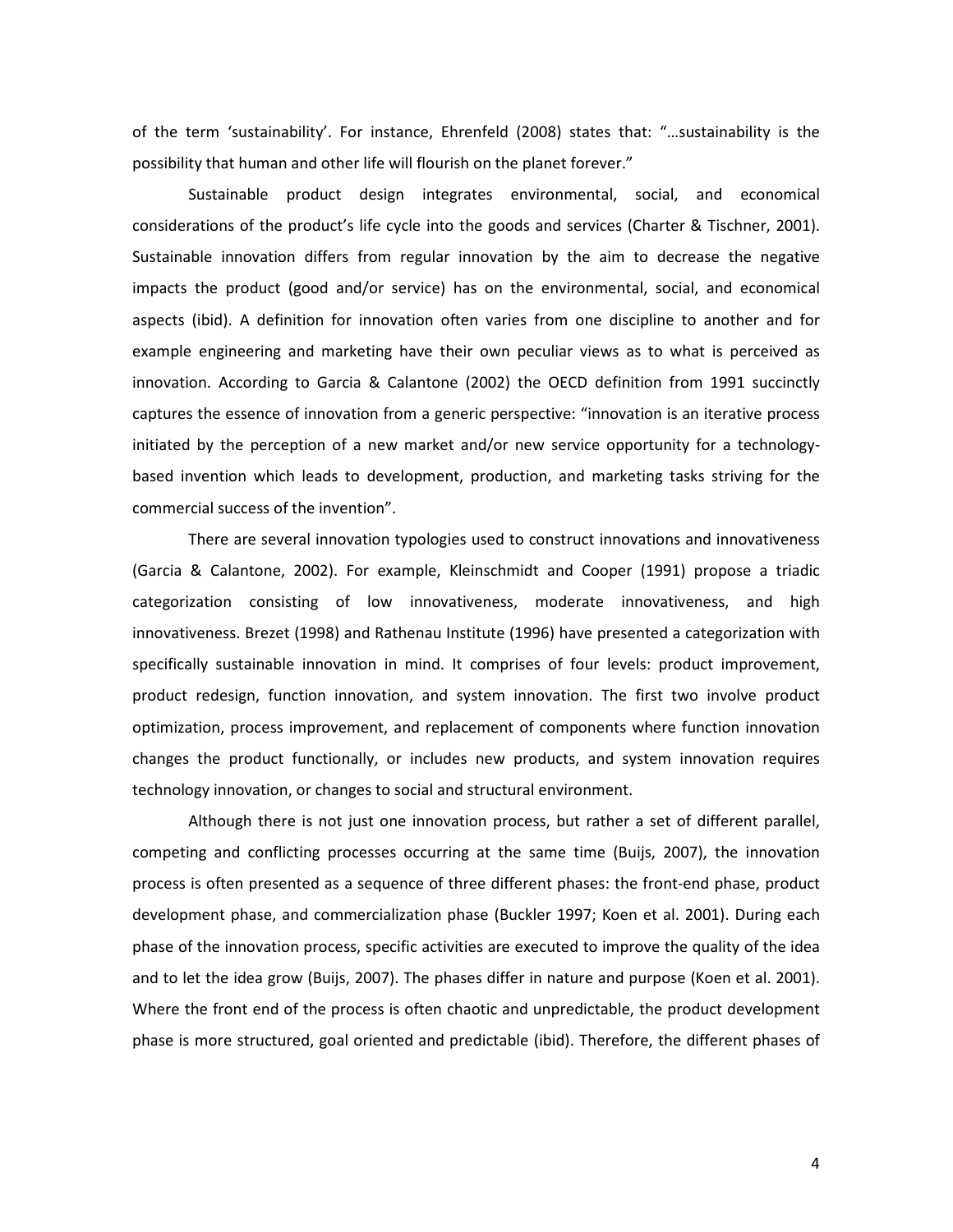the innovation process need to be addressed differently – with a different set of techniques, tools and human talent.

## 3. THE 'WHO' IN MORE DETAIL

The nature of industrially produced products has changed dramatically in a relatively short period. The increasing global competition, the ever-rising customer requirements and expectations, the high global pressure on sustainability and the rapid changes in technology "state-of-the art" make the process of designing and developing new industrial products more and more differentiated and complex. "Standard" engineering projects with a typical phased character in time and organisation structure are being replaced by innovation projects with a strong need for multidisciplinary teams bringing all the necessary knowledge together from the first idea generation phase. (D'hulster et al., 2009) This complex business reality is the framework and playground of the 'who' in this study. People are the engine of everything that is happening in there.

Previous studies show us that social, psychological and sometimes intangible processes can 'make or break' the implementation of sustainable product innovation. Unwillingness to cooperate, gaps between proponents and executors, and other organisational complexities play an important role. Such issues are not easy to organize. Successful co-operation and communication cannot be dictated; they are likely to depend on personal rather than departmental qualities and are more likely to be subject to (personal) emotion. (Boks 2005) Successful sustainable product innovation seems to rely more on the competences of key people in the company and a sharedgoal driven vision and co-operation than on the right methods and tools.

Stevels (2007) has mentioned that process management and "soft side" activities are dominating the technicalities in many companies. It's about all kind of contextual aspects in which ecodesign activities are taking place, like the internal and external value chains and communication issues (Stevels, 2007). In a study carried at Delft University of Technology (DUT) (Pascual, Boks & Stevels, 2003), an extensive literature analysis was carried out, encompassing over 850 papers published at electronics ecodesign community conferences. The study shows that over 60% of contributions at leading ecodesign conferences address technical issues. The managerial dimension does not receive much attention, roughly a 10% of the contributions. The study concludes that alignment of ecodesign with business operations is still rating low. It is

5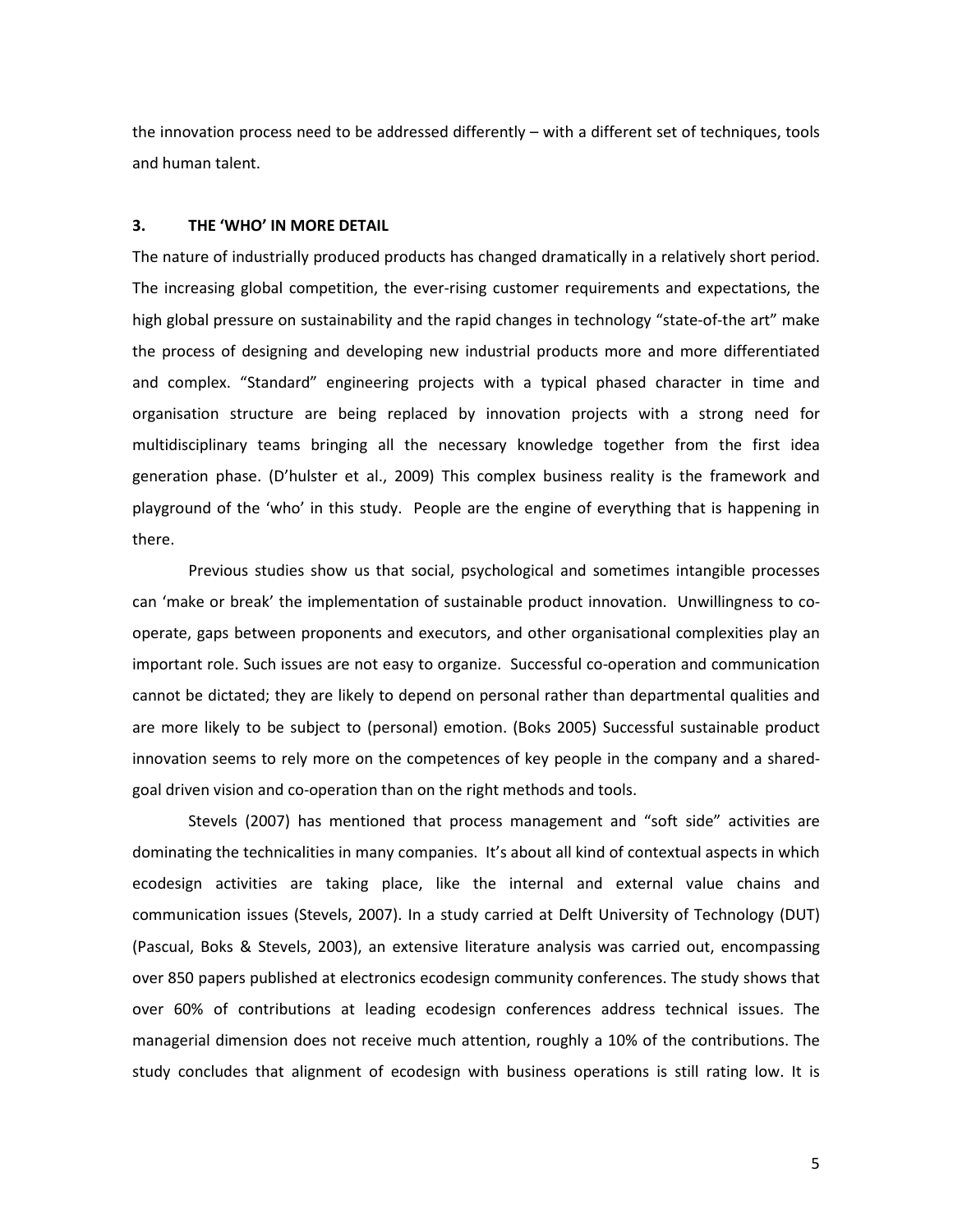suggested that potential of ecodesign may achieve its maximum expression when its crossfunctional characteristic is fully explored. (Pascual & Stevels, 2004) Where the 'what' is specified in a certain strategic phase (the front end of the innovation process), the 'who' is situated all over the Product Development Process. The importance of sociological, psychological, emotional and intangible factors plays different roles in different stages of the PDP. (Boks, 2005)

The combination of science and research (looking for the truth), engineering (applying knowledge) and innovation (inventive creation), in the current complex reality mentioned above is asking for a systematic and multidisciplinary approach to sustainable product innovation (Boks, McAloone 2009) in combination with people with the right skills. People involved in a sustainable product innovation process should have a good overview and be able to understand detailed consequences. They should be "T-shaped". The combination of depth and width is symbolized by the "T" (Hansen & von Oetinger, 2001).

In terms of an individual's skill-set, the vertical stroke comprises domain-specific skills and knowledge, while the horizontal stroke represents the generalist domain-independent skills. (D'hulster et al., 2009). T-shaped people in this context have a deep knowledge over a good part of technologies, entrepreneurial and/or design related issues and good understanding of interrelationship and consequences in the other fields. They should be both creative and analytical (Gerson, Taylor, Ramond, 2007). Tim Brown (2005) describes them as people who are very inquisitive about the world. They have a principal skill that describes the vertical leg of the T, but they are so empathetic that they can branch out into other skills and do them as well. They are able to explore insights from many different perspectives and recognize patterns of behavior that point to a universal human need. The T-shaped people will, however not simply appear as if by magic in the organisation – a change (or series of changes) will have to take place to facilitate their activity. The change management literature appears to support this view.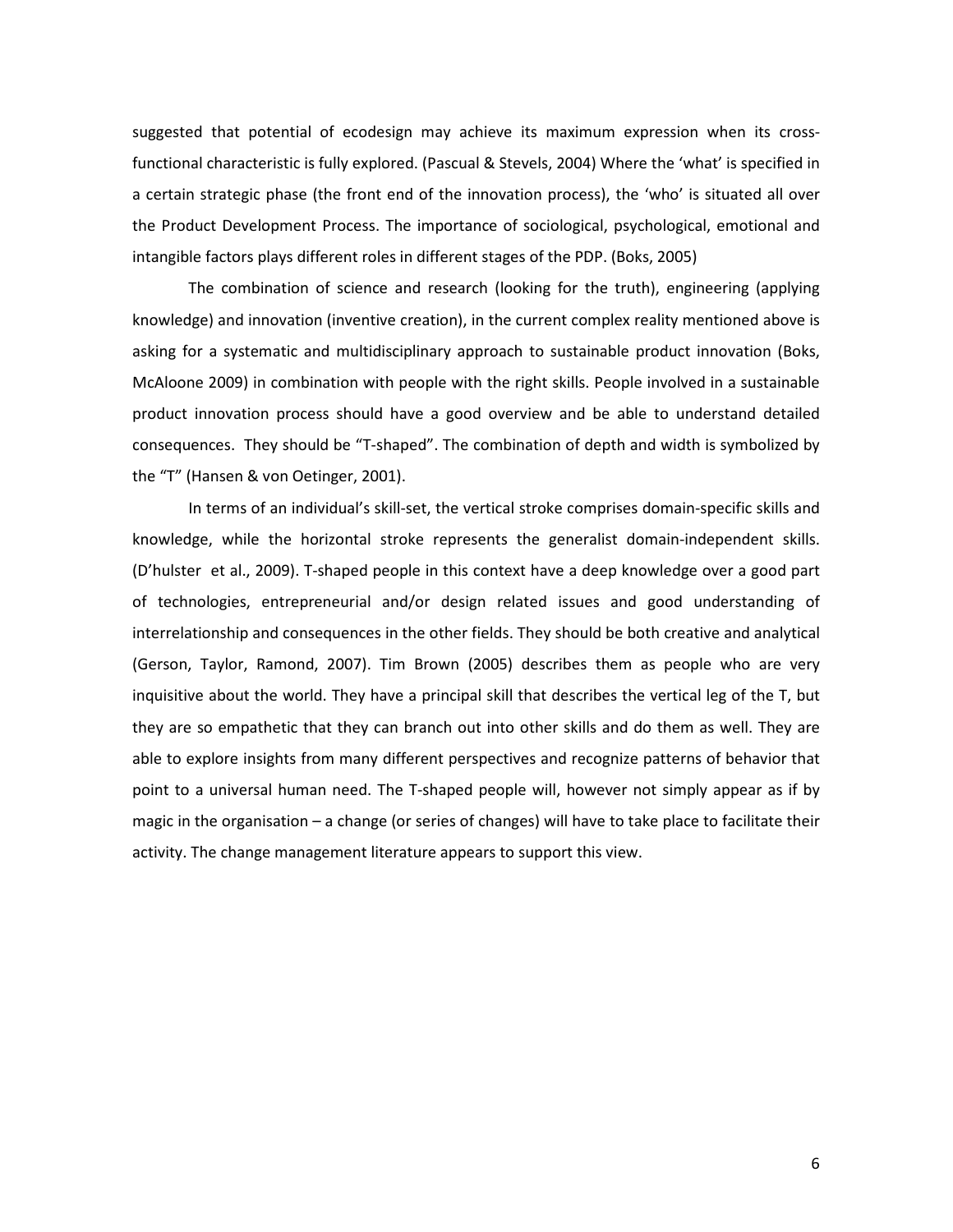## Transformational leadership Creativity - relatively high



Creativity - relatively low Transactional management

Figure 2. Leadership, management and change (Burnes, 2004)

In Figure 2 it can be proposed that a sustainable change agent or leader can have certain levels of creativity and be situated on the innovator / adaptor spectrum and there are tools and techniques for increasing their level of creativity and flexibility (Talbot, 1997). However Talbot also points out that such tools and techniques to barriers to creativity can only fully apply to the individual (Talbot, 1993). Therefore it can be proposed that if the rest of the organisation is not operating on the same level of sustainable innovation creativity then the individual will be blocked.

However the situation is further complicated if the aspect of time and complexity are introduced. It is here that real tensions and even contradictions begin to show. In Figure 3, a framework for leadership, management and change (Burnes, 2004) is presented. This is a valid model until the overarching time pressure of the sustainability challenge is applied. It is proposed that the 'luxury' of slow change and the even slower transformation will not be available. The urgency of the challenge will overcome all. In addition the concept of the sustainable innovation requiring high levels of creativity will dominate.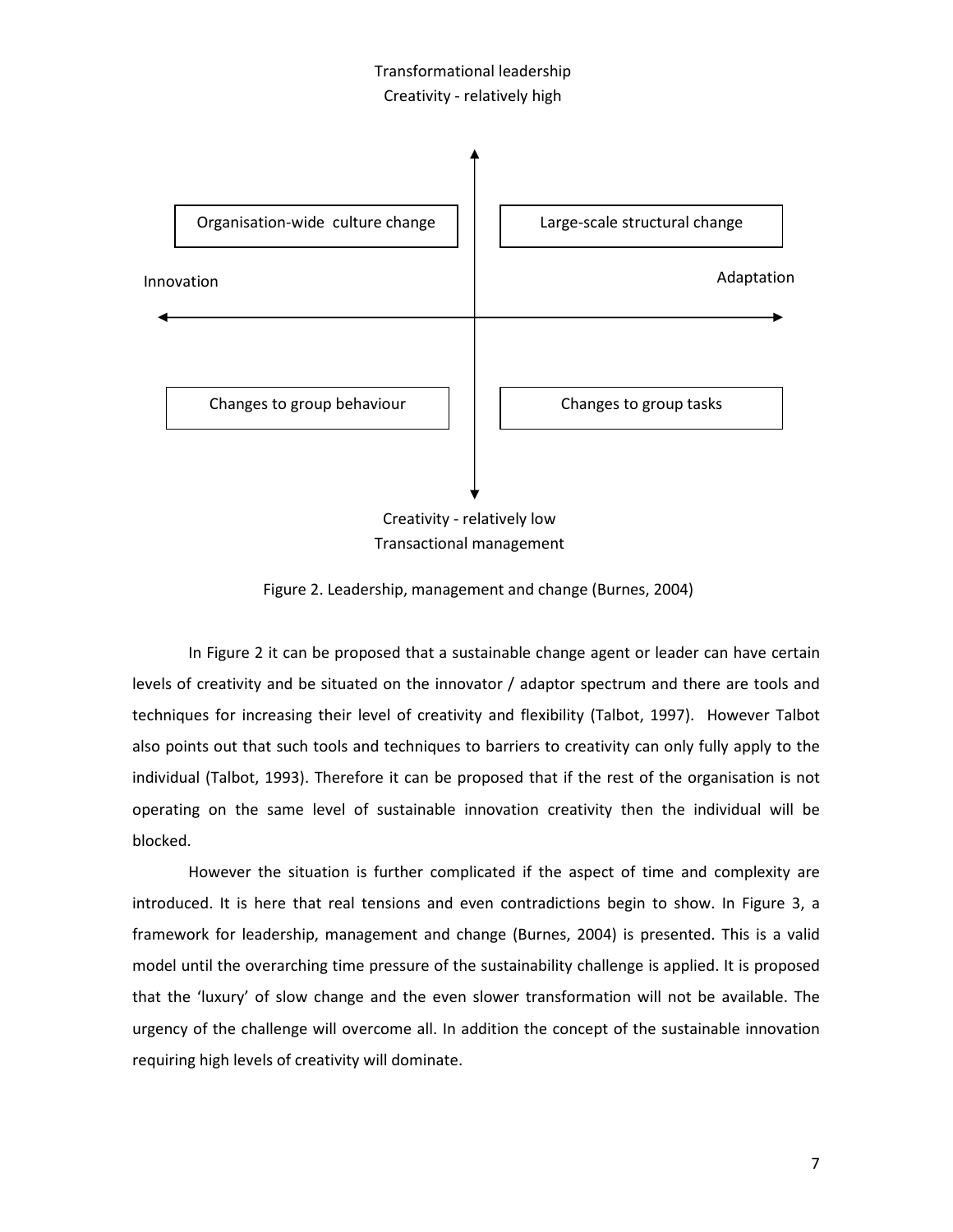



Figure 3. A framework for leadership, management and change (Burnes, 2004)

## Leadership styles

 'Leaders are made, not born, and how they develop is critical for organisational change', is a title quote taken from a Harvard Business Review article entitled Transformations of Leadership by David Rooke and William R. Torbert (Rooke and Torbert, 2005). Their research and findings are not only designed with a focus on the single bottom line organisation and therefore their work is very useful in the context of the discussion in this paper.

Rooke and Torbert propose that every company needs transformational leaders. It could be proposed to expand this further to suggest every organisation needs transformational leaders to reconcile the tensions and paradoxes in the Burnes model shown in Table 1 in the sustainability context. Rooke and Torbert propose that organisations need to recognise that great leaders are differentiated not by their personality or philosophy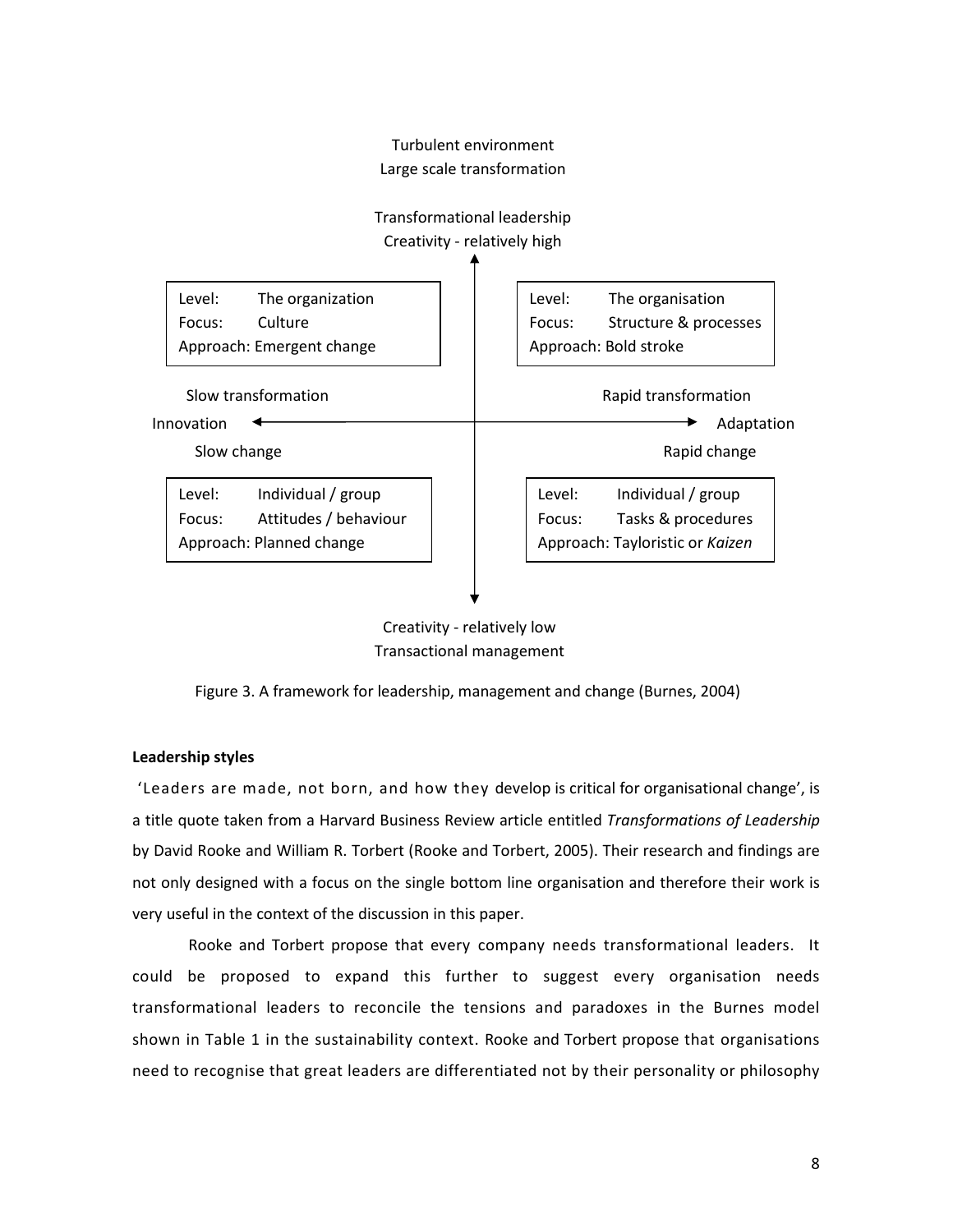but by their 'action logic'—how they interpret their own and others' behaviour and how they maintain power or protect against threats. The article suggests that some leaders rely on action logics that hinder organisational performance. However certain types prove potent change agents. In particular, strategists believe that every aspect of their organisation is open to discussion and transformation. Their action logic enables them to challenge perceptions that constrain their organisations and to overcome resistance to change. They create compelling, shared visions and lead the pragmatic initiatives needed to realise those visions.

Rooke and Torbert demonstrate that strategists are rare but individuals can develop their defining strengths. This is important because as this paper proposes, many are needed. Rooke and Torbert propose that most developmental psychologists agree that what differentiates leaders is not so much their philosophy of leadership, their personality, or their style of management. Rather, it's their internal "action logic"—how they interpret their surroundings and react when their power or safety is challenged. However they go on to suggest that leaders who make an effort to understand their own action logic can develop their ability to lead. Change agents can also develop to a higher level. In their research of thousands of leaders, they observed seven types of action logics (Table 1). The least effective for organisational leadership are the Opportunist and Diplomat; the most effective, the Strategist and Alchemist. It is these last two that this 'who' section will go on to focus on.

| <b>Action Logic</b> | Characteristics                 | Strengths                 | % of research |
|---------------------|---------------------------------|---------------------------|---------------|
|                     |                                 |                           | sample        |
| Opportunist         | Wins any way possible. Self-    | Good in emergencies and   | 5%            |
|                     | oriented; manipulative; "might" | in sales opportunities.   |               |
|                     | makes right."                   |                           |               |
| Diplomat            | Avoids overt conflict. Wants to | Good as supportive glue   | 12%           |
|                     | belong; obeys group norms;      | within an office; helps   |               |
|                     | rarely rocks the boat.          | bring people together.    |               |
| Expert              | Rules by logic and expertise.   | Good as an individual     | 38%           |
|                     | Seeks rational efficiency.      | contributor.              |               |
| Achiever            | Meets strategic goals.          | Well suited to managerial | 30%           |
|                     | Effectively achieves goals      | roles; action and goal    |               |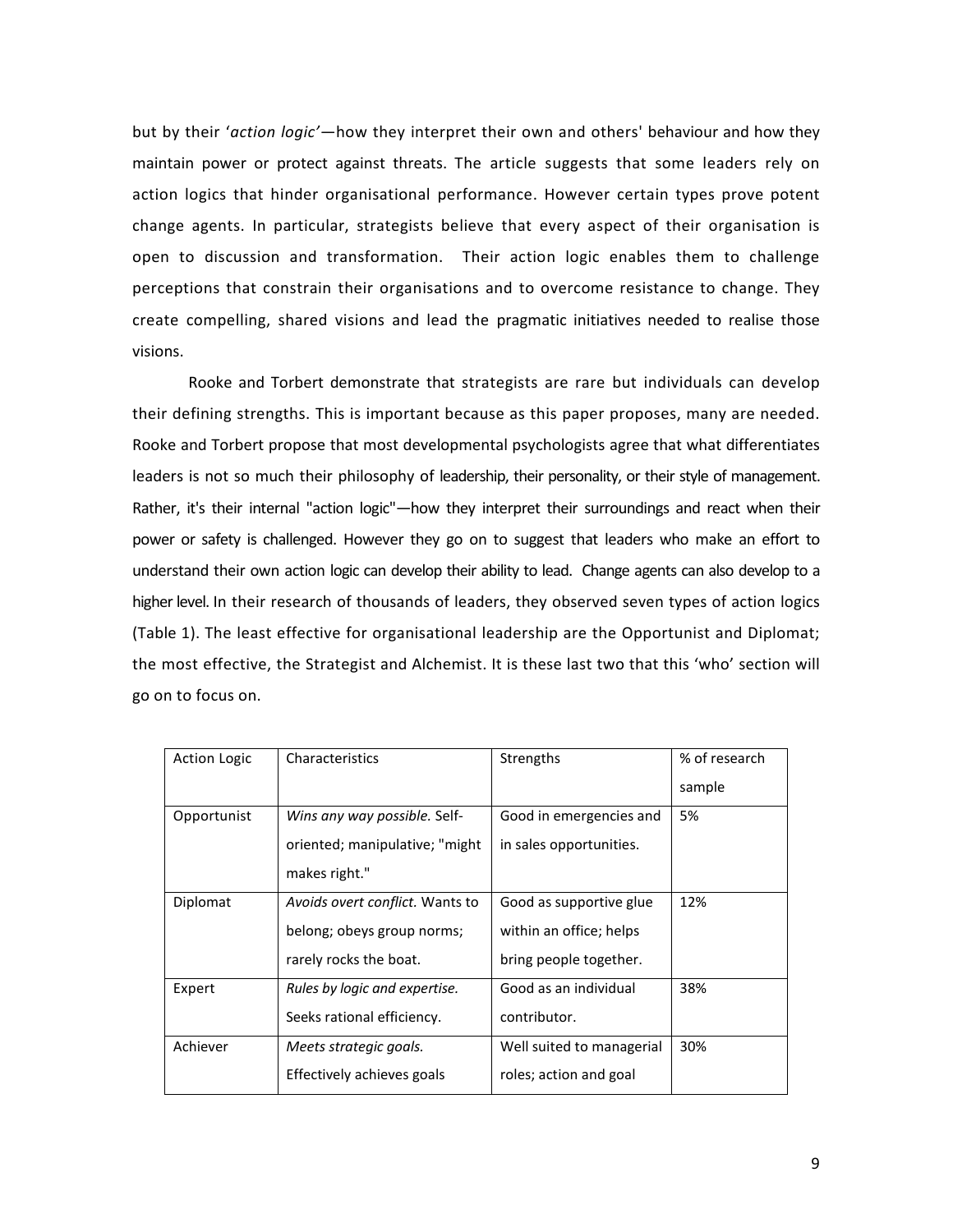|              | through teams juggles             | oriented.                  |     |
|--------------|-----------------------------------|----------------------------|-----|
|              | managerial duties and market      |                            |     |
|              | demands.                          |                            |     |
| Individualis | Interweaves competing             | Effective in venture and   | 10% |
|              | personal and company action       | consulting roles.          |     |
|              | logics. Creates unique            |                            |     |
|              | structures to resolve gaps        |                            |     |
|              | between strategy and              |                            |     |
|              | performance.                      |                            |     |
| Strategist   | Generates organisational and      | Effective as a transforma- | 4%  |
|              | personal transformations.         | tional leader.             |     |
|              | Exercises the power of mutual     |                            |     |
|              | inquiry, vigilance, and           |                            |     |
|              | vulnerability for both the        |                            |     |
|              | short and long term.              |                            |     |
| Alchemist    | Generates social                  | Good at leading society-   | 1%  |
|              | transformations. Integrates       | wide                       |     |
|              | material, spiritual, and societal |                            |     |
|              | transformation.                   |                            |     |

Table 1. Seven Ways of Leading action logic table Rooke and Torbert (2005)

## The Strategist

Rooke and Torbert show that strategists account for just 4% of leaders. The Strategist is adept at creating shared visions across different action logics —visions that encourage both personal and organisational transformations. This is very important in the transformational change that the sustainability challenge will require. Rooke and Torbert also show that strategists deal with conflict more comfortably than those with other action logics and they're better at handling people's instinctive resistance to change. As a result, Strategists are highly effective change agents. Again the key type of change agent required in the sustainability change.

According to Rooke and Torbert strategists are fascinated with three distinct levels of social interplay: personal relationships, organisational relations, and national and international developments. This is also seen in T shaped people. Finally Rooke and Torbert found that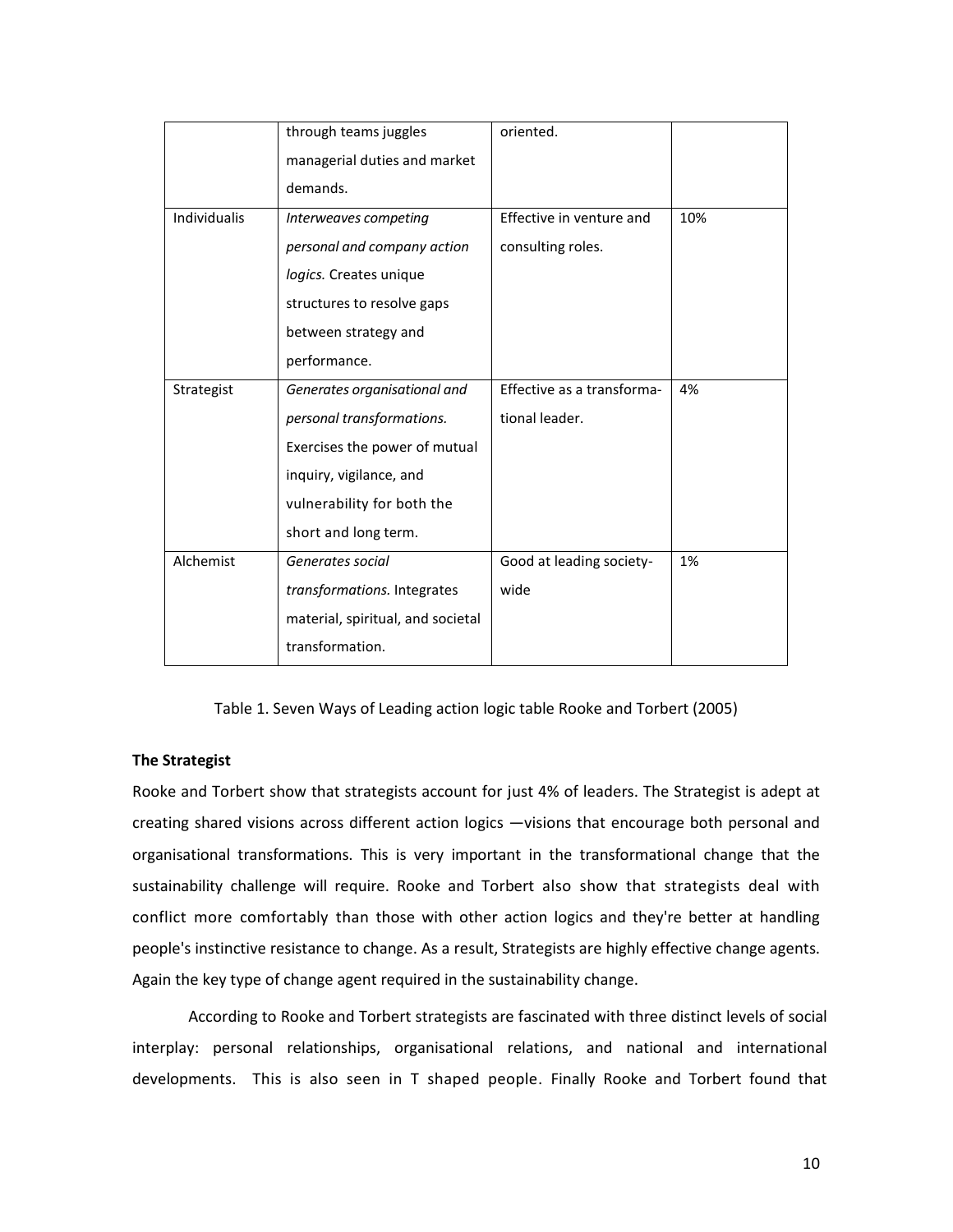strategists typically have socially conscious business ideas that are carried out in a highly collaborative manner. They seek to weave together idealist visions with pragmatic, timely initiatives and principled actions. The Strategist works to create ethical principles and practices beyond the interests of their organisation.

#### The Alchemist

The research by Rooke and Torbert proposes that what sets alchemists apart from strategists is their ability to renew or even reinvent themselves and their organisations in historically significant ways. Whereas the Strategist will move from one engagement to another, the Alchemist has an extraordinary capacity to deal simultaneously with many situations at multiple levels. The Alchemist can communicate well with all at all levels. They can deal with immediate priorities yet never lose sight of long-term goals. This ties in with the 'T' shaped people concept.

Alchemists constitute only 1% of Rooke and Torbert's sample, which indicates how rare it is to find them in business or anywhere else. Alchemists share certain characteristics. Alchemists are typically charismatic and extremely aware individuals who live by high moral standards. They focus intensely on the truth. Perhaps most important, they're able to catch unique moments in the history of their organisations, creating symbols and metaphors that speak to people's hearts and minds.

#### Leadership Teams and Leadership Cultures Within Organisations

Interestingly the research by Rooke and Torbert did not just focus on the leadership styles of individuals. They found categories of leadership styles that can be used to describe teams and organisations as well. They proposed that the most effective teams are those with a Strategist culture, in which the group sees business challenges as opportunities for growth and learning on the part of both individuals and the organisation. However Rooke and Torbert found few companies use teams in this way. Rooke and Torbert comment: "Most senior manager teams operate at the Achiever action logic —they prefer unambiguous targets and deadlines, and working with clear strategies, tactics, and plans, often against tight deadlines. They thrive in a climate of adversity ("When the going gets tough, the tough get going") and derive great pleasure from pulling together and delivering. Typically, the team's leaders and several other members will be Achievers, with several Experts and perhaps one or two Individualists or Strategists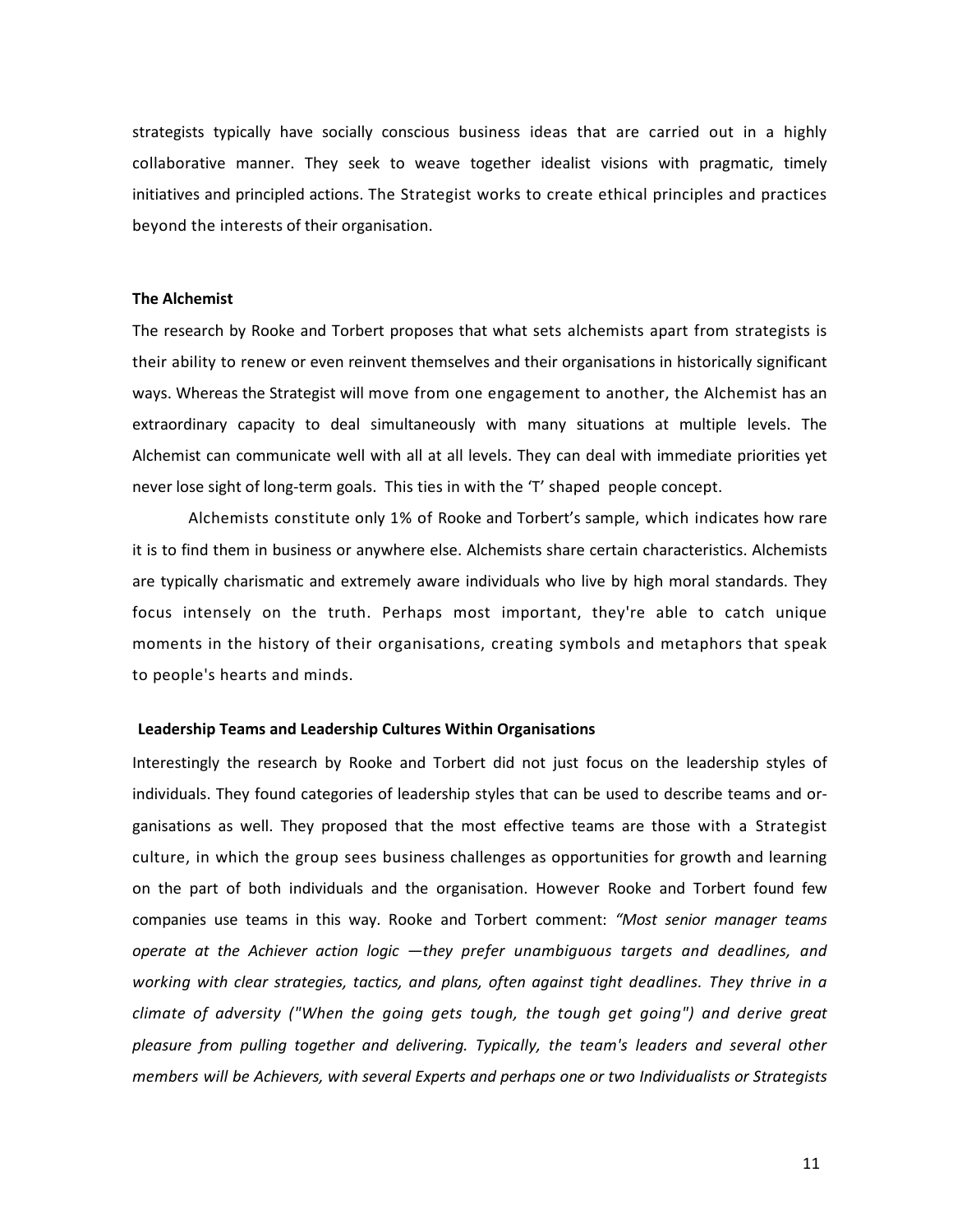(who typically feel ignored). Such Achiever teams are often impatient at slowing down to reflect, are apt to dismiss questions about goals and assumptions as "endless philosophizing," and typically respond with hostile humor to creative exercises, calling them "off-the-wall" diversions. These behaviors will ultimately limit an Achiever team's success".

They go on to propose that the situation is worse in large, mature companies where senior management teams operate as Experts. Team life is bereft of shared problem-solving, decisionmaking, or strategy-formulating efforts. Senior teams limited by the Diplomat action logic are even less functional. They are characterized by strong status differences, un-discussable norms, and ritual "court" ceremonies that are carefully stage-managed. This is a very difficult environment to ensure real sustainable change progress.

Finally of interest in the context of product design innovation, creative, consulting, and nonprofit organisations rapid decision making may be difficult due to their individualist preference. It is this speed of decision making and speed of change (in particular transformational change) that the alchemists are able to grasp and contend with. A key unanswered question still remains; how to speed up the development of strategists and alchemists. This could be taken further and consider developing such behaviours and attitudes at lower levels of the organisation.

#### 4. THE 'WHAT' – GOAL FINDING FOR SUSTAINABLE INNOVATION

#### What is 'what'?

To be able to provide solutions that achieve sustainability in the broad sense - to do more than "reduce unsustainability", as Ehrenfeld (2008) put it - considerations for sustainability need to be brought upstream in the innovation process. This early phase of the innovation process is often referred to as the fuzzy front end (FFE) (see e.g. Reinertsen, 1985; Koen et al., 2002). FFE is the stage of the innovation process where product strategy formulation, opportunity identification, and idea generation take place and decisions about new product development are taken (see e.g. Buijs, 2003; Khurana & Rosenthal, 1998). This is when a company realizes its need for innovation. In other words, in this phase the company addresses the question of 'what' to do.

 At the FFE the company does not yet have a clear idea about the product (good or service) that needs to be developed and, therefore, first initiates opportunity identification for new products (Koen et al. 2001). During this phase the goal finding for sustainable innovation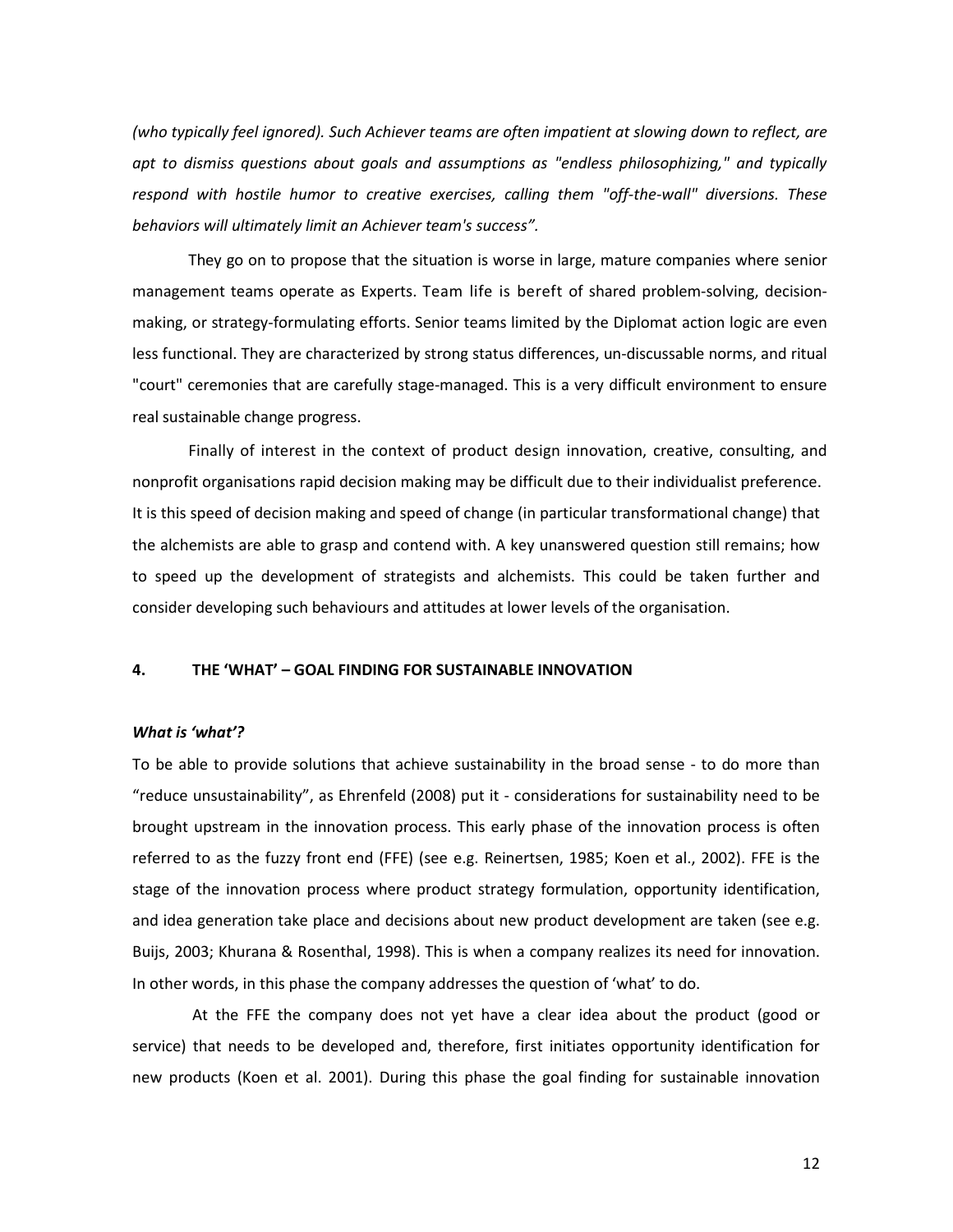should take place. At the FFE the basic assumptions regarding existing solutions are being questioned and opportunities for sustainable innovations can potentially be identified. However, although the role of FFE is crucial in the creation of innovations (see e.g. Khurana & Rosenthal, 1998; Smith & Reinertsen, 1991), this phase of the innovation process remains ill-addressed in the existing sustainable design literature (Wever & Boks, 2007; Ölundh & Ritzin, 2004). Methods or frameworks supporting goal finding for sustainable innovations have yet received little attention.

Activities in the FFE include, for example, opportunity scouting, needs identification, lead customer orientation, scenario planning, idea generation and competitive analysis (Buijs, 2008; Koen et al. 2002). Many tools and techniques for working at the FFE already exist, but these tools do not systematically support the handling of sustainability issues; existing ecodesign literature largely ignores the FFE part of the innovation process (Figure 4) (Wever, Boks & Bakker, 2008). As Figure 5 shows, there is a number of ecodesign tools developed to guide the designer in the design process after the specification for the product is already set, i.e. after the crucial FFE phase (Ölundh & Ritzin, 2004). Previous research has neglected to sufficiently address how companies could systematically identify opportunities for sustainable innovation, as well as, how companies should determine which product development strategies are most applicable to their existing needs (Wever & Boks, 2007), i.e. are strategically sound.

#### **Phases in the Innovation Process**



Figure 4: ecodesign tools focus on the part of the innovation process after a product idea has been determined. The Fuzzy Front End of the NPD process has received less attention. (Picture adapted from Wever et al., 2008)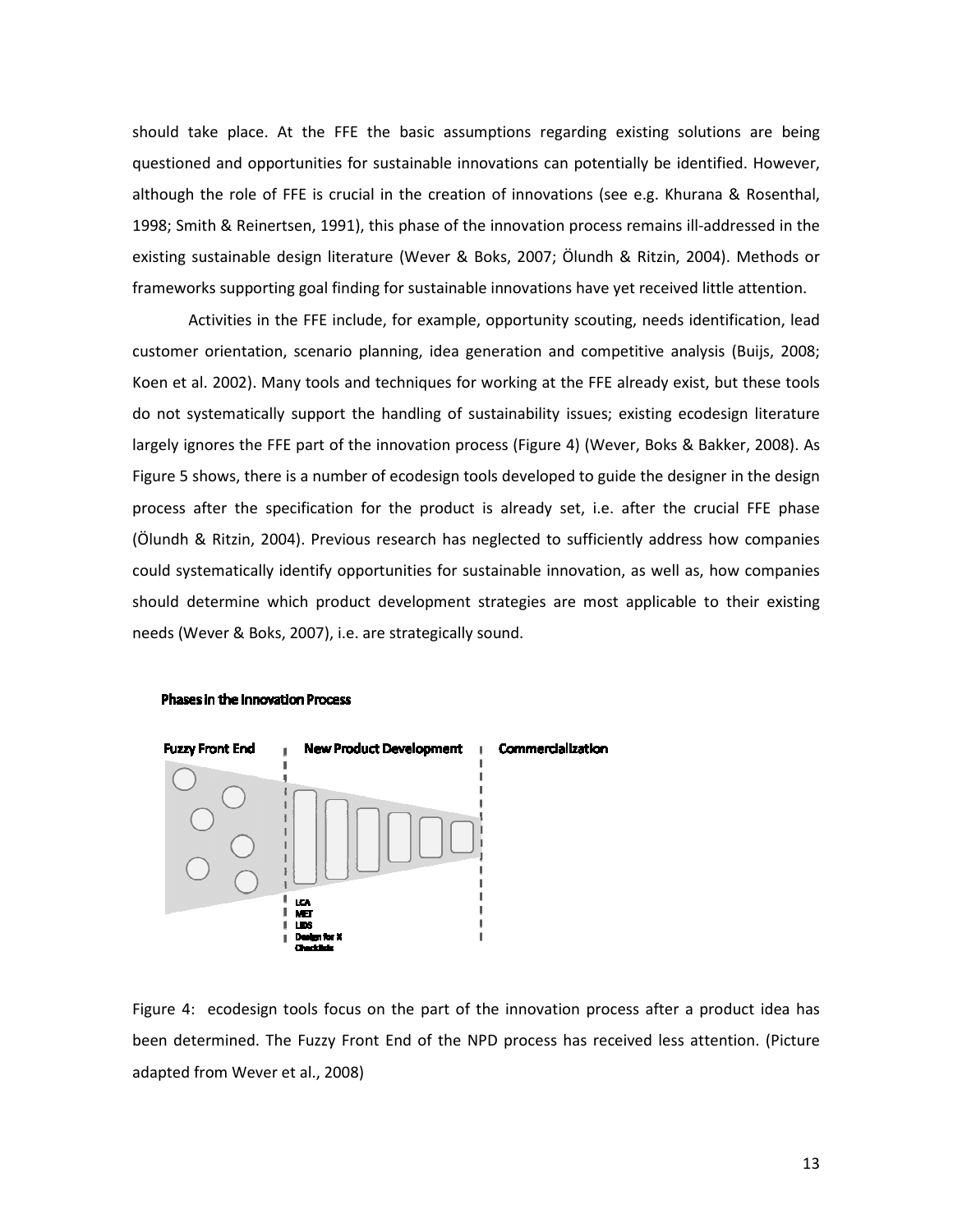The path towards sustainability entails many challenges. The problem of unsustainability is complex and of systemic level, requiring a multitude of changes (Elzen & Wieczorekb, 2005). However, studies on innovation have shown that most innovations are of incremental nature and radical alternatives have a hard time breaking through (ibid). This is due to a variety of reasons related to production processes, regulation, user preferences, and infrastructure etc. (ibid). The question is, will a continuation of incremental changes lead to sustainability in the broad sense? In Ehrenfeld's (2008) words, "…reducing unsustainability, although critical, does not and will not create sustainability." Hence, even though the challenges of radical innovation seem insurmountable, the interest of the research proposed on the 'what' in this paper lays primarily with the function- and system level innovation, as defined by Brezet (1998) and Rathenau Institute (1996). This attitude goes along with the thoughts of Hamel (2006) "The bigger the problem, the bigger the opportunity for innovation. While big problems don't always produce big breakthroughs, little problems never do."

#### Goal finding – the role of the early phase of the innovation process

The front end activities of the innovation process take place before the formal new product development phase (NPD) (Nobelius & Trygg, 2002; Koen et al., 2001). These two consecutive phases, FFE and NPD, are fundamentally different and require different methodologies, tools, and techniques (Buijs, 2007; Koen et al. 2001). Work in the FFE is not structured (where as in the NPD it is), but rather experimental and involving individuals instead of multifunctional teams. The funding for FFE is usually variable and the work at the FFE is so early that revenue expectations are uncertain. (Koen et al., 2002) Buijs (2008) describes the objective for FFE as to produce "a strategically sound design brief for future products and services for a specific company", and accordingly, the phase includes all the activities necessary to reach that objective. A strategically sound design brief is one that matches with the company, the international competitive environment, the relevant (sometimes new to develop) business model, the relevant technological developments, as well as the social, political and cultural developments (Buijs, 2008).

The elements of the front end include opportunity identification, opportunity analysis, idea genesis, idea selection and concept and technology development (Koen et al. 2001). In addition to these activities Khurana and Rosenthal (1998) and Buijs (2003) include also strategy formulation and communication to the activities of the FFE. The early phase of the innovation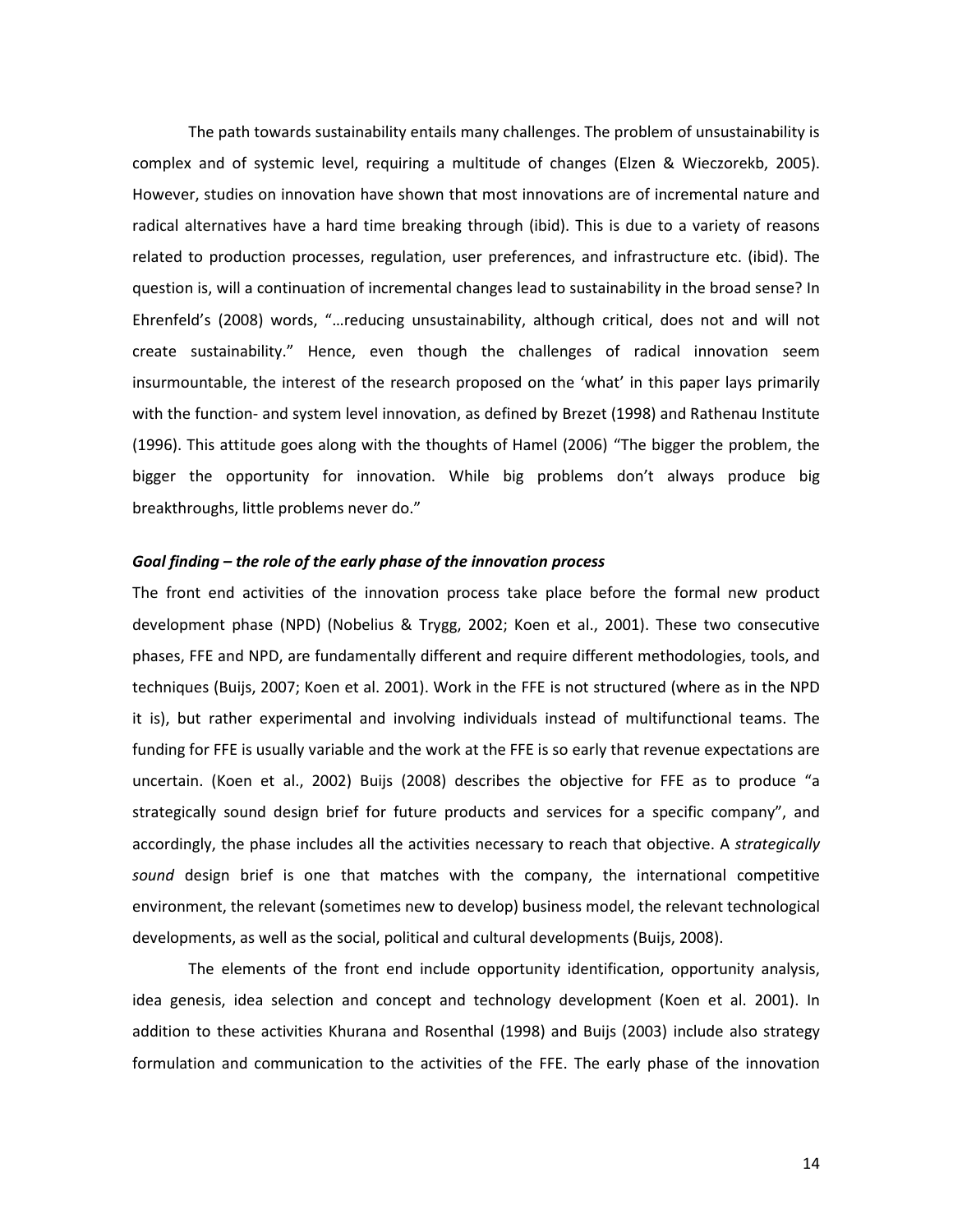process can therefore also be described as the strategic part of product innovation (Buijs, 2008). This perspective highlights the importance of including sustainability aspects already into the front end activities of the innovation process in order for them to be considered at a strategic level (Ölundh & Ritzin, 2004).

FFE is the breeding ground for all new goods and services. Activities in the FFE are the root of success for any company hoping to compete on the basis of innovations (Reid & Brentani, 2004). Although an innovative company must be proficient in all phases of the new product development process, the most significant benefits can be achieved through improvements in the performance of the front end activities (Khurana & Rosenthal, 1998). Also a study by Koen et al. (2001) identified the front end as the key-contributing factor for large numbers of really new products introduced annually. FFE presents one of the greatest opportunities for improving the overall innovation process (Koen et al. 2001), yet there is little research on how to incorporate sustainability considerations in to this significant phase, how to facilitate identifying opportunities for sustainable innovation, and how to select the strategically sound ideas for further develoment. By bringing sustainability considerations upstream in the innovation process, new options for sustainable innovations will become apparent.

The reason for the importance of the FFE is that it influences all the subsequent phases of the innovation process. In other words, significant decisions that influence the sustainability impact of the product are made early in the innovation process. Figure 5 shows how three elements, the influence on the outcome of the project, costs of change, and the information available, change over the course of innovation process. At the beginning of the process, i.e. during the FFE, the degree of freedom in design and influence on the outcome of the project are high. At that time, the costs of change are still low. Thus, of all the actions companies can take to improve their innovation process, the ones taken at the FFE provide the greatest time savings for the least expenses (Smith & Reinertsen, 1991). However, the challenge is created by the low amount of information and certainty in the FFE phase, when compared to the later phases of the innovation process. These characteristics of the innovation process affect also to the decision making related to sustainability; once the specification for the future product is set at the end of the FFE, only relatively minor changes in the sustainability impact of the products are possible – or they will be very expensive and time consuming. For this reason, it is central to consider sustainability aspects already in the FFE.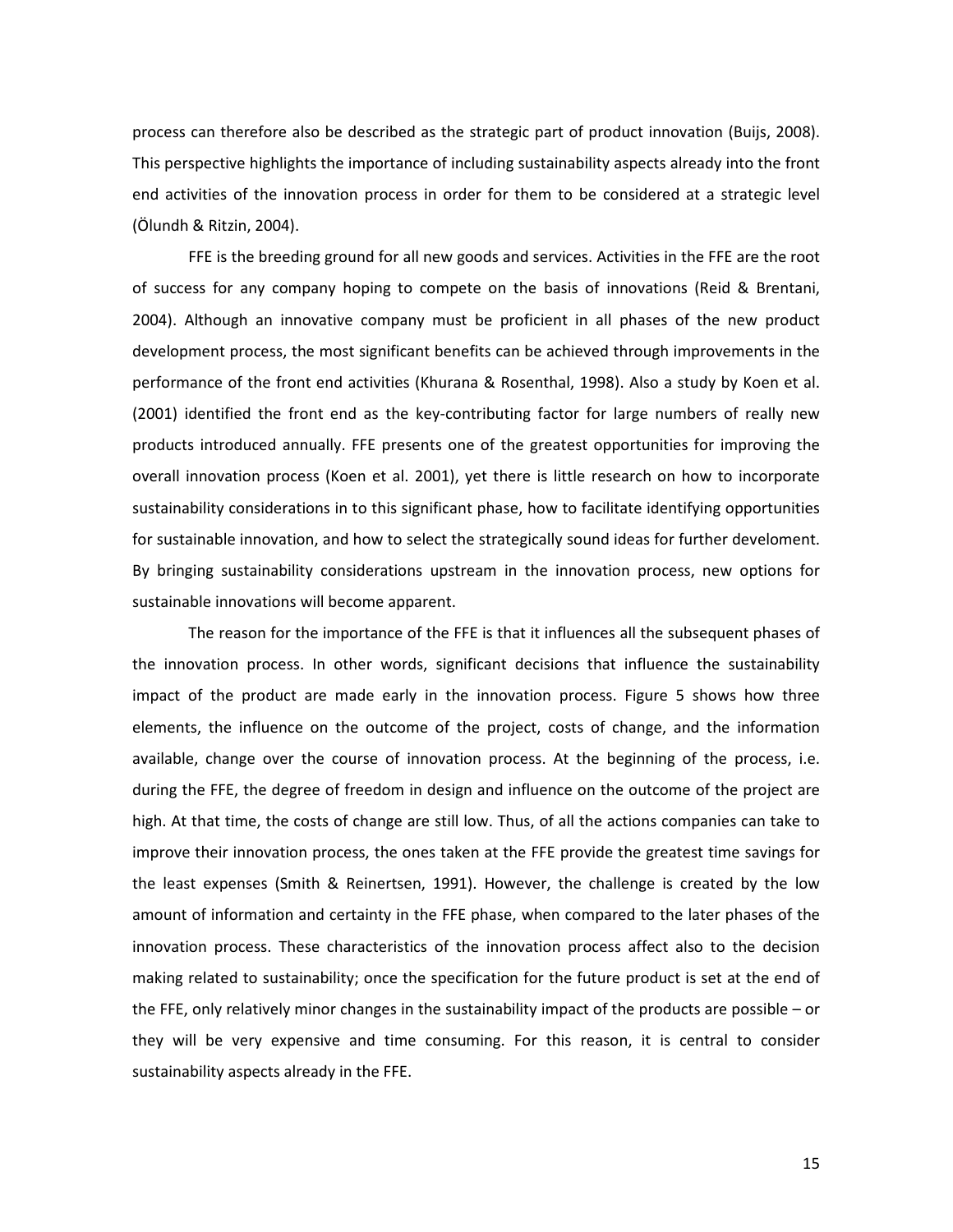

Figure 5: Evolution of influence, costs of changes, and information during the innovation process. (Hippel, 1993, modified by Herstatt & Verworn, 2001)

#### Opportunity identification and idea selection for sustainable innovation

Koen et al. (2002) define opportunity as "a business or technology gap, that a company or individual realizes that exists between the current situation and an envisioned future in order to capture competitive advantage, respond to a threat, solve a problem, or ameliorate a difficulty." Opportunity identification is about discovering options the organisation might want to pursue, whether it concerns addressing a near-term response to a competitive threat, means to simplify operations, reduce costs, upgrade an existing product, new product platform, or an entirely new direction for business (Koen et al., 2001).

Companies such as IKEA and Amazon are well known for their innovative approaches in creating new value. IKEA identified an opportunity in transforming the furniture business by reorganizing the roles of the players in their business. Amazon, on the other hand, is an example of redefining the basic assumptions of traditional book selling industry. The ability to identify and create new value is important in the ever tightening global competition, and to do it with sustainability as a driver is becoming increasingly important. The question is how to come up with the IKEA or Amazon of sustainability?

To produce new value, innovations are required. Basic assumptions need to be questioned in order to do things differently. Kim and Mauborgne (1997, 1999, 2005) advice to, for example, "look across" current competition, current buyers, and substitute industries, to identify possibilities for innovations and to "create new market space". Normann (2001) shows examples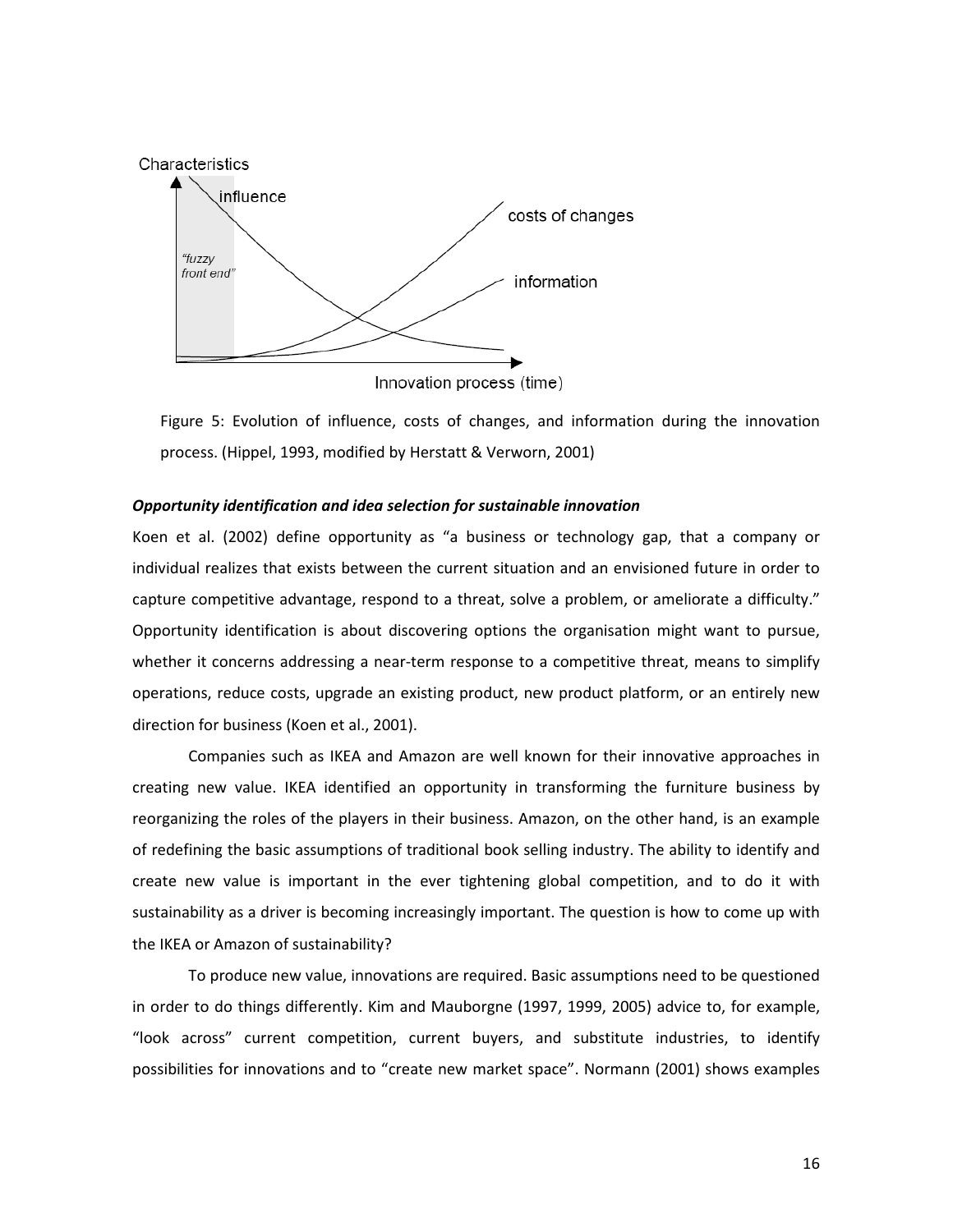of what he calls successful "Value Constallations" – the linking of assets from entirely different industries in order to create new value. For example EF education utilizes ordinary homes as the language school accommodation and JCDecaux utilizes bus stops as advertizing spots (ibid). MacMillan and McGrath (1997) point out the possibilities for innovation when a company constructs and analyzes the points where it comes in contact with its customers in the consumption chain – from the moment customers realize their need for a product to the time when they no longer want it and dispose of it. McGrath and MacMillan (2005) also discuss strategic moves in how to transform the customer's experience and create new value by changing the consumption chain. These are just few examples of methods to view the current situation, question the current assumptions made, and identify opportunities for innovation that produce new value. How could these methods be adjusted to help in identifying opportunities for sustainable innovation?

In some cases, the problem is not to come up with new ideas, but rather, which ones to select for further development. Making a good selection from the ideas generated is critical for to the future success of the company. There is no single best process that would guarantee a good selection. The idea selection process is often iterative and likely passes through opportunity identification, opportunity analysis and idea generation and enrichment multiple times. (Koen et al. 2002) It's a decision of strategic level to choose which ideas can best cope with competition and achieve most business value. Branderburger and Nalebuff (1995) suggest applying game theory to better understand the strategic implications a selection can have. Game theory can assist in understanding the "game" the business is a player in as well as how the "game" can be changed in favor of the company (ibid). Branderburger and Nalebuff (1995) also underline the importance of understanding how moves made in the "game" affect the "game" from the company's point of view as well as from the point of view of other players. In the field of sustainable innovations better insight into the "game" and how it is played is needed. Determining which product development strategies are most appropriate for a company innovating for sustainability and how to translate the strategic goals of a company into products are also areas lacking proper support.

The front end of the innovation process is of a strategic nature. It is argued that successful sustainable design requires both strategic and operational activities (Ölundh & Ritzin, 2004), i.e. to be taken into account in both FFE and NPD. The essence of the opportunity identification phase is the sources and methods used (Koen et al., 2001). Search for better techniques and tools to

17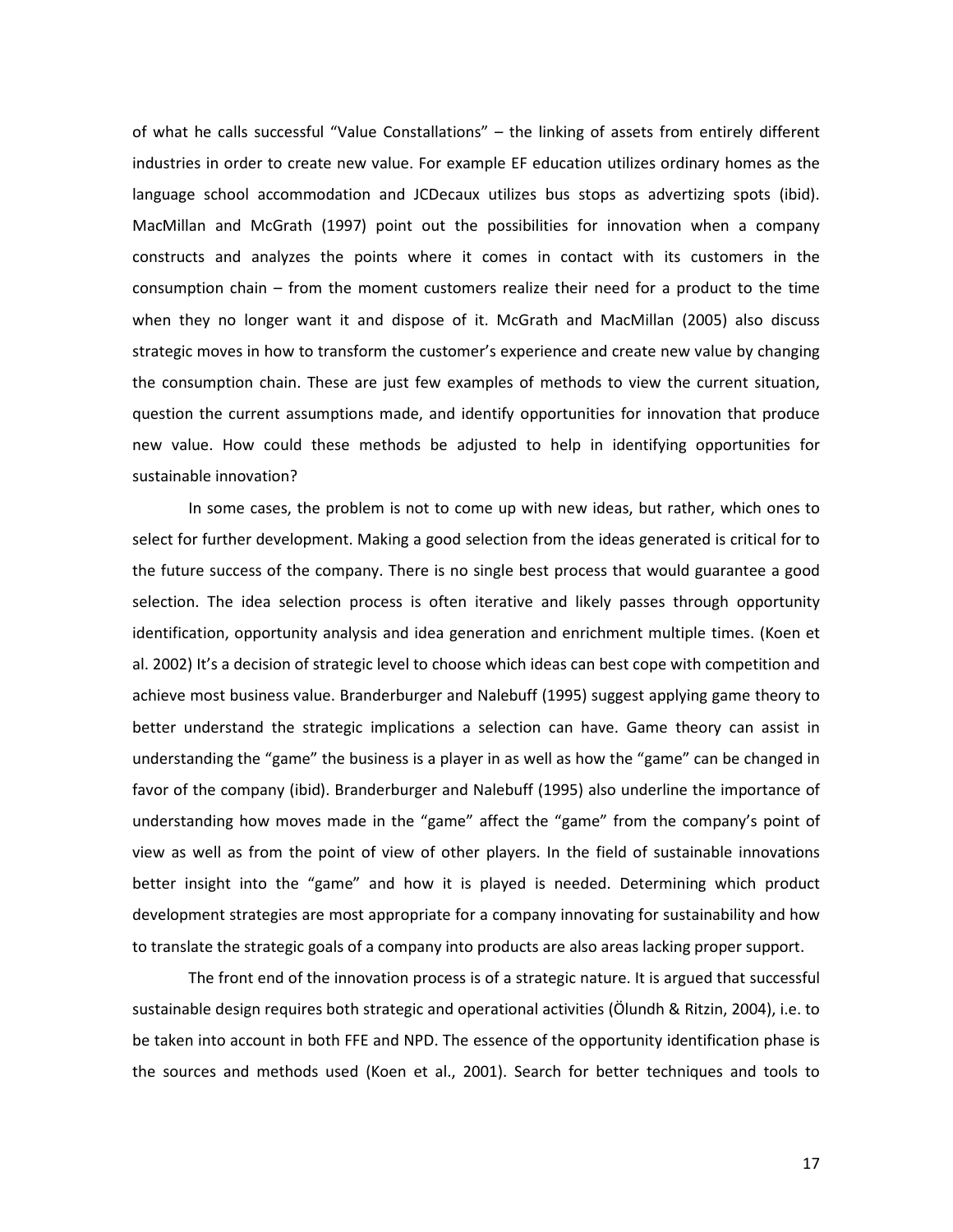support bringing sustainability considerations to the FFE are called for, in order to help companies achieve greater success in their efforts to develop new sustainable products.

## 5. BRIDGING THE 'WHO AND THE 'WHAT'

The key link between the 'who' and the 'what' is represented in Figure 6 as the engine of transformational change. The outcome to the fuzzy front end activities is a factor of the attitudes and behaviours that those conducting such activities have. If the leaders and change agents have 'T shaped – alchemist' behaviours then the likelihood of more effective outputs in the sustainable context is greatly increased.

One of the challenges in the move towards sustainable innovation is that the vast majority of the accepted innovation change and leadership literature is based upon un-sustainable contexts. In the model shown in Figure 6 the two large central arrows indicate the attitudes and behaviours that emerge out of the changed and evolving cultural system. Attitude is used here to summarise all the separate elements of the organisational culture that then manifest themselves and impact on the behaviours of both intervals and groups. It is perhaps useful to present an overview of the constituent elements of culture (Burnes, 2004). In 1985 Schein proposed a three level model with basic assumptions at the deepest level, beliefs, values and attitudes at the intermediate level and *artifacts* at the top level (Schein, 1985). In 1989 Cummings and Huse added a level and defined culture as follows; Basic assumptions, norms, values and artifacts (Cummings & Huse, 1989). It is the basic assumptions and value / attitude aspects that it is proposed will need to both modified and focused on in the context of the sustainable challenge. This 'new' set of attitudes will then allow a set of people with the 'right' behaviours ('who') to fully realize and develop a 'right' set of techniques ('what'). The 'what' in Figure 7 consists of the activities in the early phase of the innovation process, before the NPD (the 'how') begins. Figure 7 is built upon the New Concept Development Model (NCD) introduced by Koen et al (2001).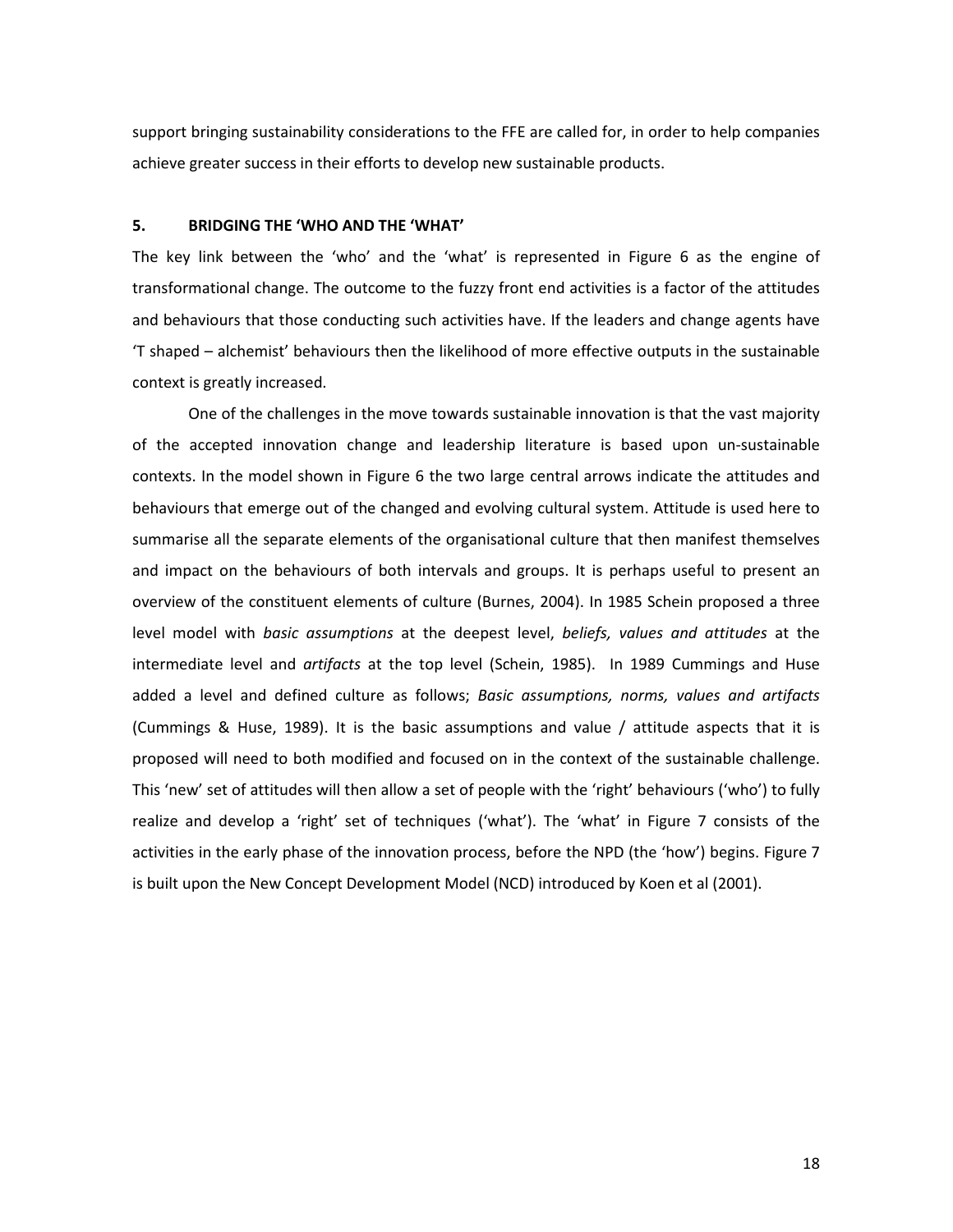

Figure 6 The 'who and what' (building on the NCD model of Koen et al., 2001)

'Serious Gaming' in the context of Sustainable Product Innovation appears to be almost nonexistent. The complex and multidisciplinary character of sustainable product innovation provide incentives for experimentation with this relative new technique. Using games have a number of advantages, including (Boks, McAloone, 2009):

- The ability to encourage small-group interaction ensuring participation by all players (Repenning& Lewis, 2005);
- The necessity to master a variety of skills and to combine them in a context that typically includes collaborative and interdisciplinary work styles (Repenning & Lewis, 2005);
- The ability to create and use metaphors for elements, actions and processes in real life situations, shedding light on complex problems (Mabugunje et al. 2008, Gómez-Martínet al, 2007);
- The experience that this type of activity makes participants experience positive emotions such as fun and enthusiasm (Mabugunje et al. 2008).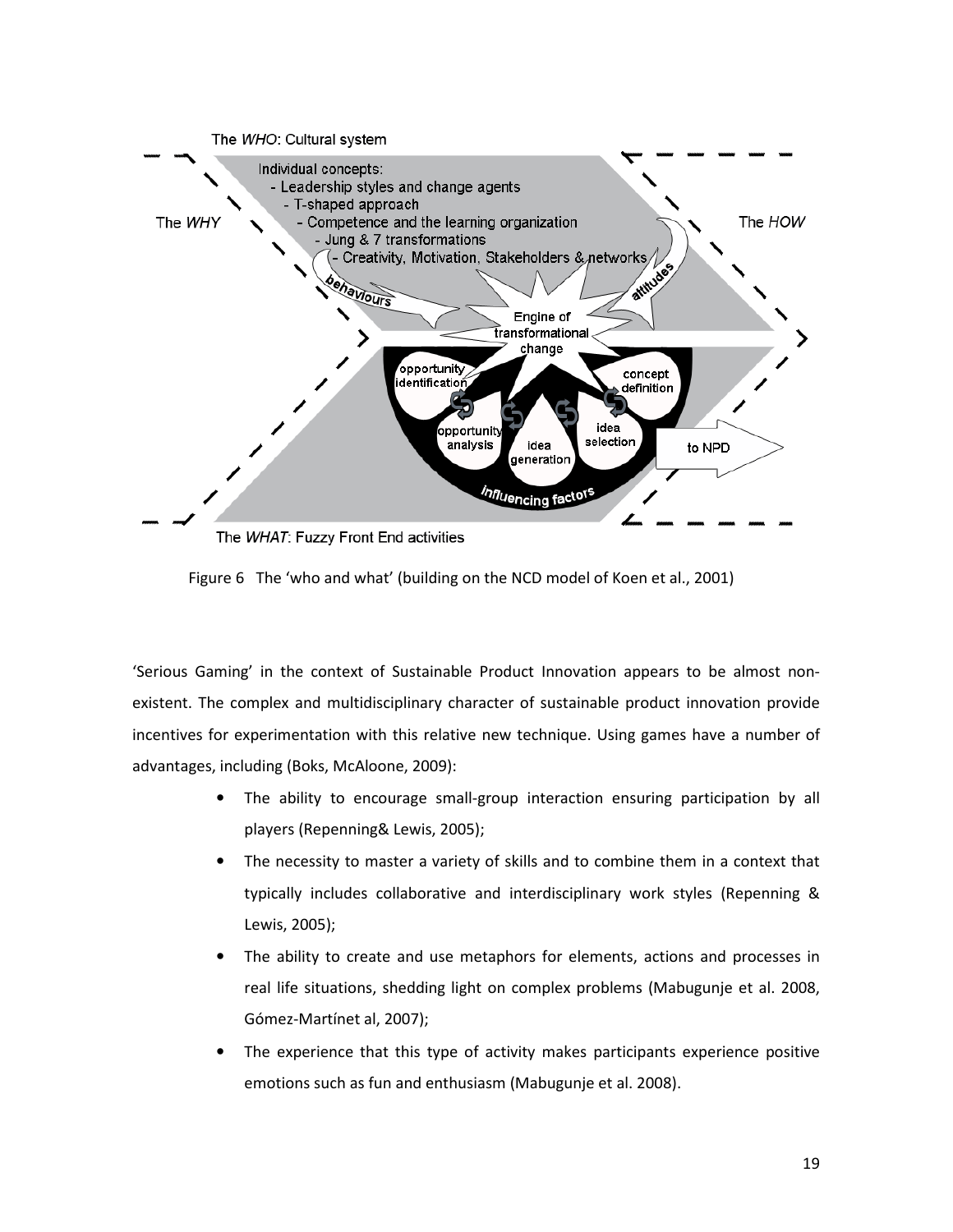Edutainment can maybe play an important role in bridging the 'what' and the 'who' together. The Industrial Design Center in the University College of West-Flanders, Belgium, is currently developing a hardware role playing board game with 'Sustainable Product Innovation' as the main subject. The game will be used as empirical material in researching the 'who' and 'what'.

The game could be played on a general strategic level (radical innovation in the FFE, showing business opportunities) or in the context of a certain product (incremental innovation). One of the purposes of the game is stimulating employees from various departments in view of different creativity techniques to brainstorm about opportunities for sustainable product innovation. The chosen audience should be a multidisciplinary group of for example managers, product developers, engineers, marketing people and financial people. The first prototypes of the game will be tested in different companies in autumn and winter 2009. The game itself will be available on the market in March 2010.

## 6. RESEARCH PROPOSALS

This paper has shown that, in order to innovate for sustainability, further research in needed in the people behind the 'transformational change' and in activities of the front end of the innovation process. What is now required is the questioning of the basic assumptions made about designing currently existing solutions. This requires a set of people with the 'right' behaviours ('who') and a 'right' set of techniques ('what').

The research on the 'who' presented in this paper looks into identifying organisations that demonstrate 'Ehrenfeld' characterics (culture, leadership, ethos, etc.), 'Distill' a set of generic profiles (T shaped alchemists), approaches and outcomes. Then go on to test these generic profiles, approaches and outcomes to establish their validity.

The research on the 'what' suggested in this paper looks into cases of innovations to identify elements of a successful sustainable FFE process. The research focus is two-fold: first, to create better understanding of the role sustainability has and could have at the FFE, and two, to understand how sustainability considerations could be brought upstream in the innovation process. Due to the dual focus, there are both descriptive and prescriptive parts to this research.

The descriptive part of the research for the 'what' will begin by creating understanding of the current situation. In order to support innovating for sustainability at the FFE, it is crucial to understand the innovation process taking place in organisations and how sustainability is currently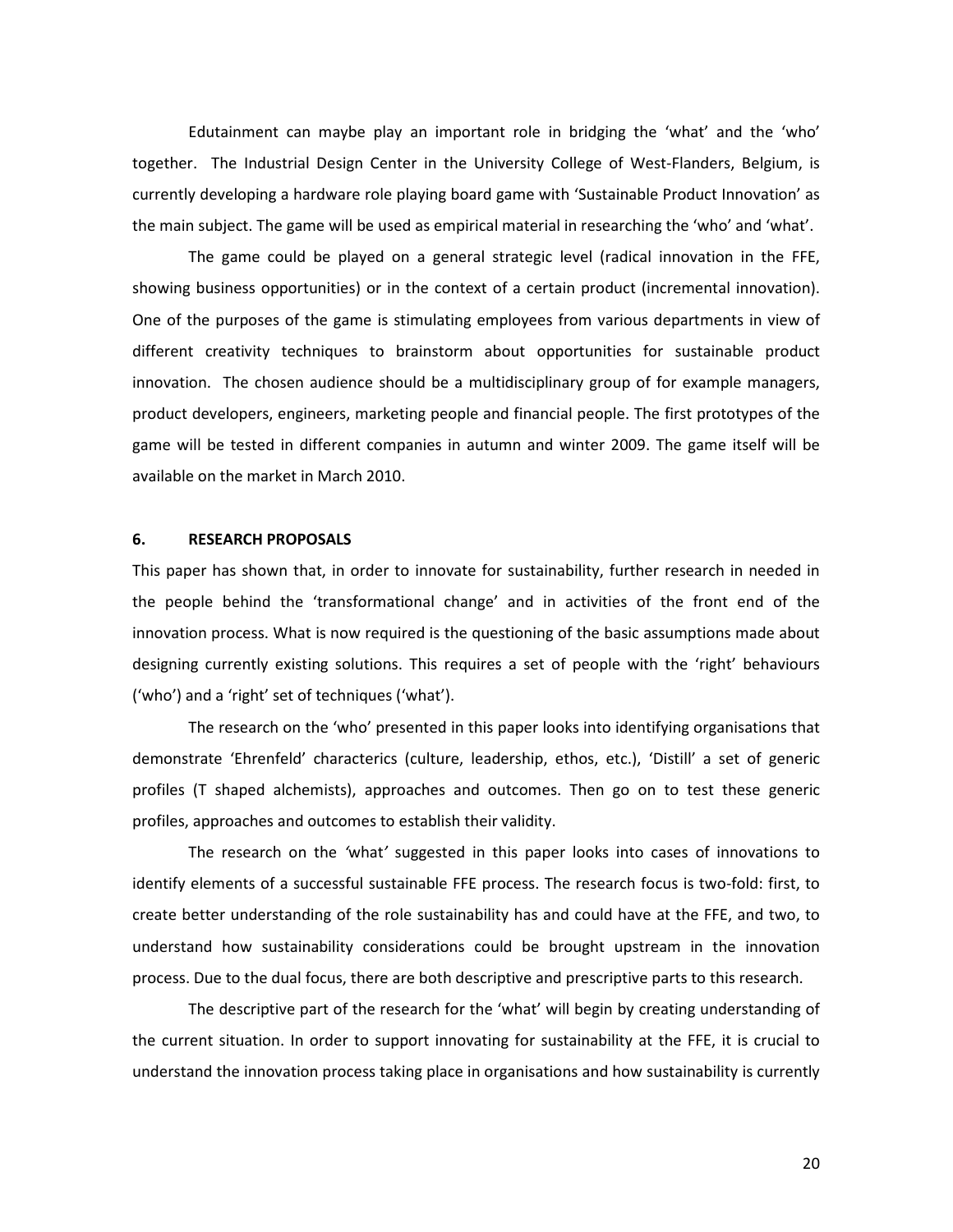viewed and taken into consideration in that process. In other words, in which ways are companies innovating for sustainability at the FFE and are there best practices? The research aims to trace typical characteristics and elements of a FFE process leading to sustainable innovation and factors that are considered essential in the successful processes. Equally interesting are the drivers that initiate an innovation process with sustainability ambitions, the obstacles and enablers of sustainable innovation in the FFE, and the decisions that affect the progression of the sustainable idea within the process.

The prescriptive part of the research for the 'what' aims to provide recommendations on how to bring sustainability considerations upstream in the innovation process. The aim is to generate methods to support innovating for sustainability at the FFE - a framework to facilitate sustainable ideation and to support idea selection. This will be carried out through a set of case studies, including prototyping and testing.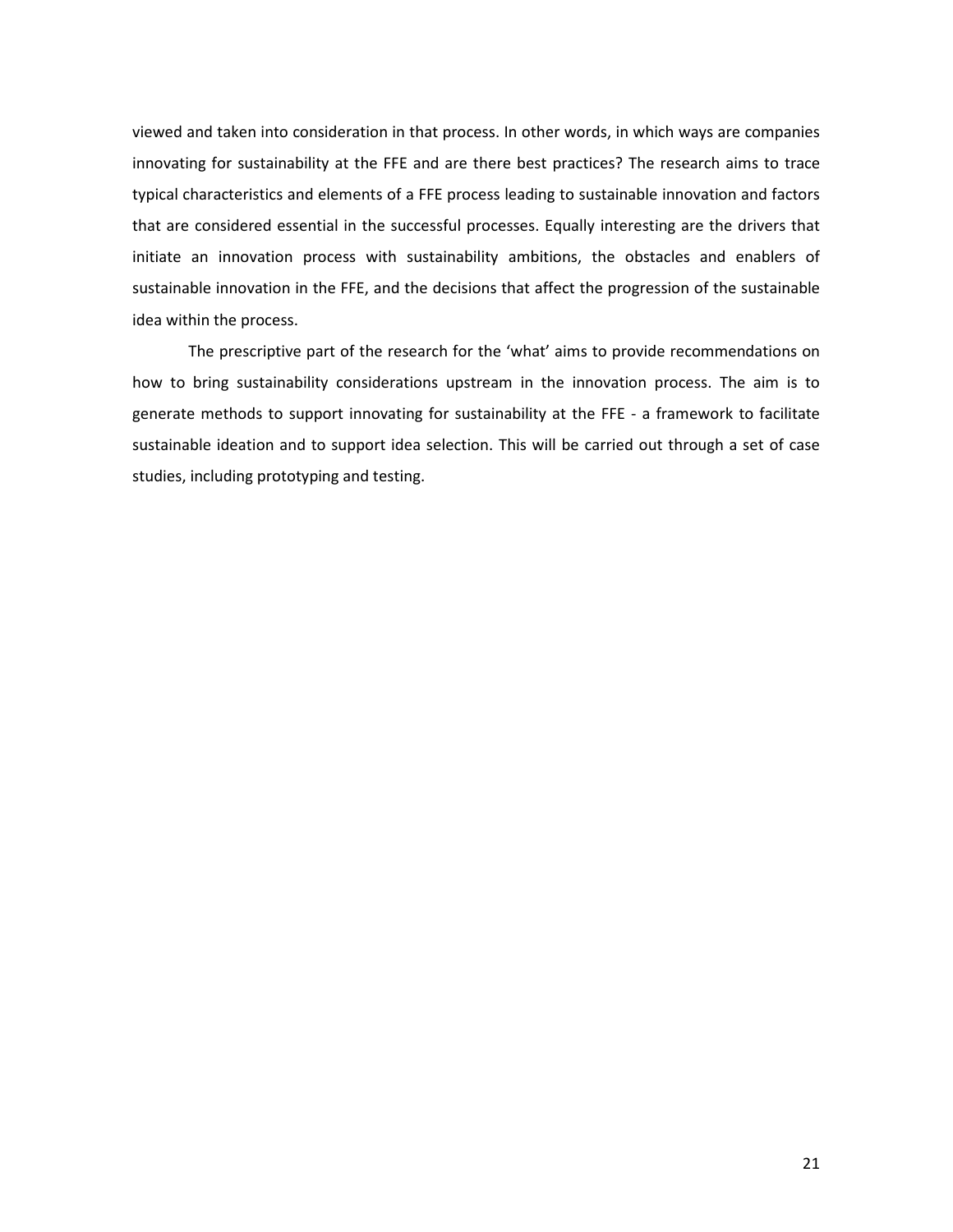#### **REFERENCES**

- Bansal P, Roth K. 2000. Why companies go green: a model of ecological responsiveness. Academy of Management Journal 43: 4: 717-736.
- Boks C, McAloone T C. 2009. The design of eco board games as a deep-learning approach to sustainable product design education. In Proceedings of the International Conference on Engineering and Product Design Education2009, University of Brighton, UK.
- Boks C. 2006. The Soft Side of EcoDesign. Journal of Cleaner Production 14: 1346-1356.
- Brezet H. 1998. Ecodesign: with the bear in mind. Paper presented at ERCP '98: European Roundtable on Cleaner Production, Lisbon.
- Brezet J C, Van Hemel C. 1997. Ecodesign: A Promising Approach to Sustainable Production and Consumption. UNEP.
- Brown T. 2005. Strategy by Design. Fast Company Magazine 25.
- Brandenburger A M, Nalebuff B J. 1995. The right game: use game theory to shape strategy. Harvard Business Review Jul-Aug: 57-71.
- Brundtland G H. 1987. Our Common Future. World Commission on Environment and Development. Oxford University Press, USA.
- Buckler S A. 1997. The spiritual nature of innovation. Research Technology Management 40:2: 43-47.
- Buijs J. 2008. Lecture by Jan Buijs on fuzzy front end during Brand and Product Strategy -course, Delft University of Technology. September 18, 2008.
- Buijs J. 2007. Innovation leaders should be controlled schizophrenics. Journal of Creativity and Innovation Management 16:2: 203-210.
- Buijs J. 2003. Modelling Product Innovation Processes, from Linear Logic to Circular Chaos. Creativity and Innovation Management 12: 76-93.
- Burnes B. 2004. Managing Change. 4<sup>th</sup> ed., Pearson, London.
- Cummings T G, Huse E F. 1989. Organizational development and change. 4<sup>th</sup> ed, West, St Paul, USA.
- D'hulster F, Detand J, De Couvreur L, Dewulf K. 2009. Multidisciplinary teamwork as a crucial competence in modern engineering education programs. In Proceedings of American Society for Engineering Education Northeast Section Conference 2009, Bridgeport (CT), USA.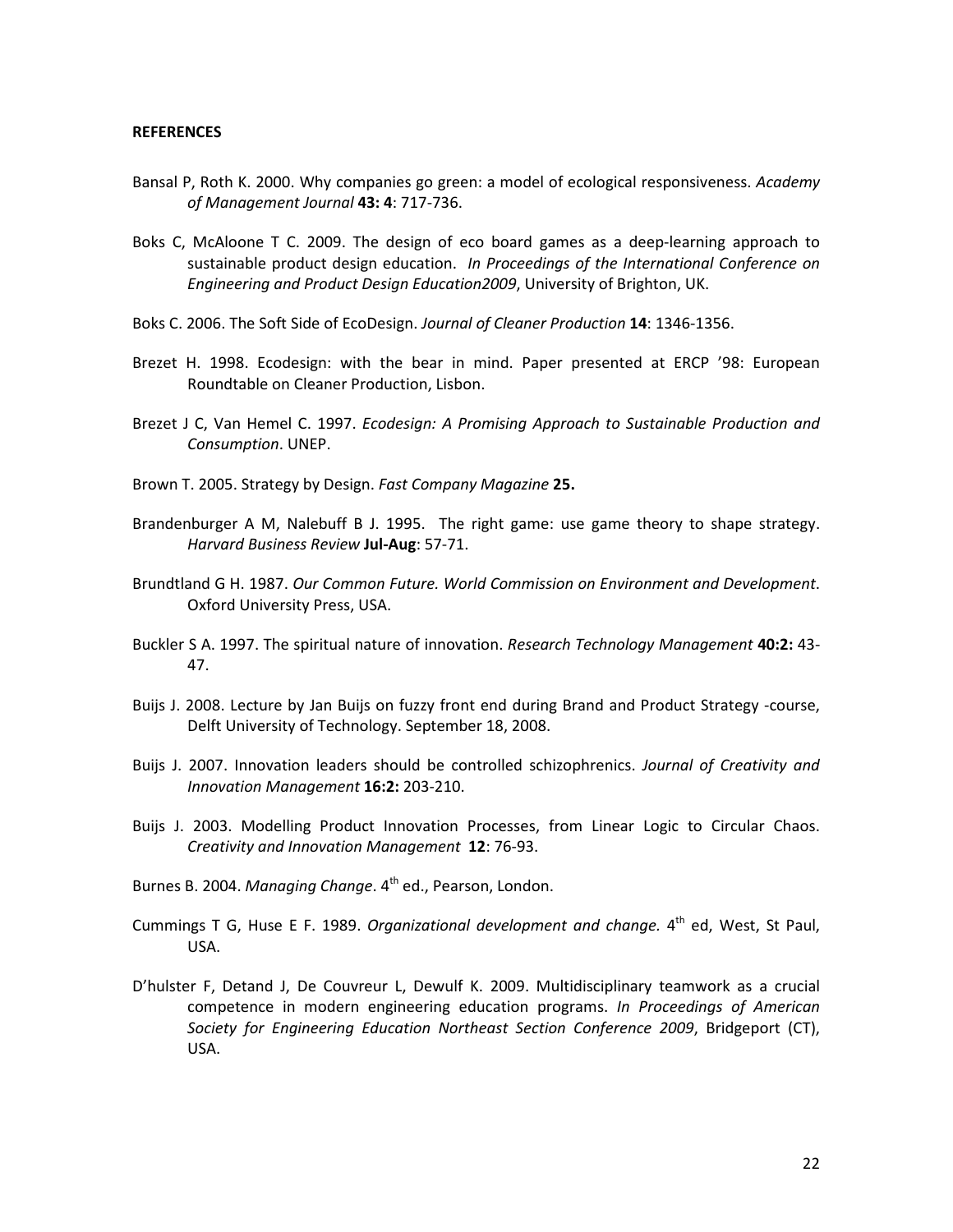- Diehl J C, Crul M R M. 2006. Design for Sustainability; A Practical Approach for Developing Economies. UNEP.
- Ehrenfeld J R. 2008. Sustainability by Design: A Subversive Strategy for Transforming Our Consumer Culture. Yale University Press, New Haven, CT.
- Elkington J. 1997. Cannibals with Forks: Triple Bottom Line of 21st Century Business. Capstone Publisher Limited, Oxford.
- Elzen B, Wieczorekb A T. 2005. Transitions towards sustainability through system innovation. Technological Forecasting & Social Change 72: 651–661.
- Garcia R, Calantone R. 2002. A critical look at technology innovation typology and innovativeness terminology: a literature review. The Journal of Product Innovation Management 19: 110-132.
- Gerson P M, Taylor A J, Ramond B. 2007. Dedicated workshops to educate T-shaped Engineers. Proceedings of the ASME International Mechanical Engineering Congress and Exposition 2007, Seattle, Washington, USA.
- Gómez-Martín M A, Gómez-Martín P P, González-Calero P A. 2007. Game Based Learning Beyond Simulations. In Proceedings of the European Conference on Games-Based Learning (ECGBL'07). Academic Conferences Limited Reading; 89-96.
- Hamel G. 2006. The why, what, and how of management innovation. Harvard Business Review February: 72-84.
- Hansen M T, Oetinger B. 2001. Introducing T-shaped managers: Knowledge management's next generation. Harvard Business Review 79:3: 107.
- Hawken P. 1994. The Ecology of Commerce. A Declaration of Sustainability. Harper Business, New York.
- Hippel E. 1993. Wettbewerbsfaktor Zeit; Moderne Industrie. In The fuzzy front end of innovation, working paper by Herstatt C, Verworn B, 2001.
- Khurana A, Rosenthal S R. 1998. Towards holistic "front ends" in new product development. Journal of Product Innovation Management 15: 57-74.
- Kim W C, Mauborgne R. (2005) Blue ocean strategy. HBS Press.
- Kim W C, Mauborgne R. 1999. Creating new market space. Harvard Business Review Jan-Feb: 83-93.
- Kim W C, Mauborgne R. 1997. Value innovation: the strategic logic of high growth. *Harvard* Business Review Jan-Feb: 103-112.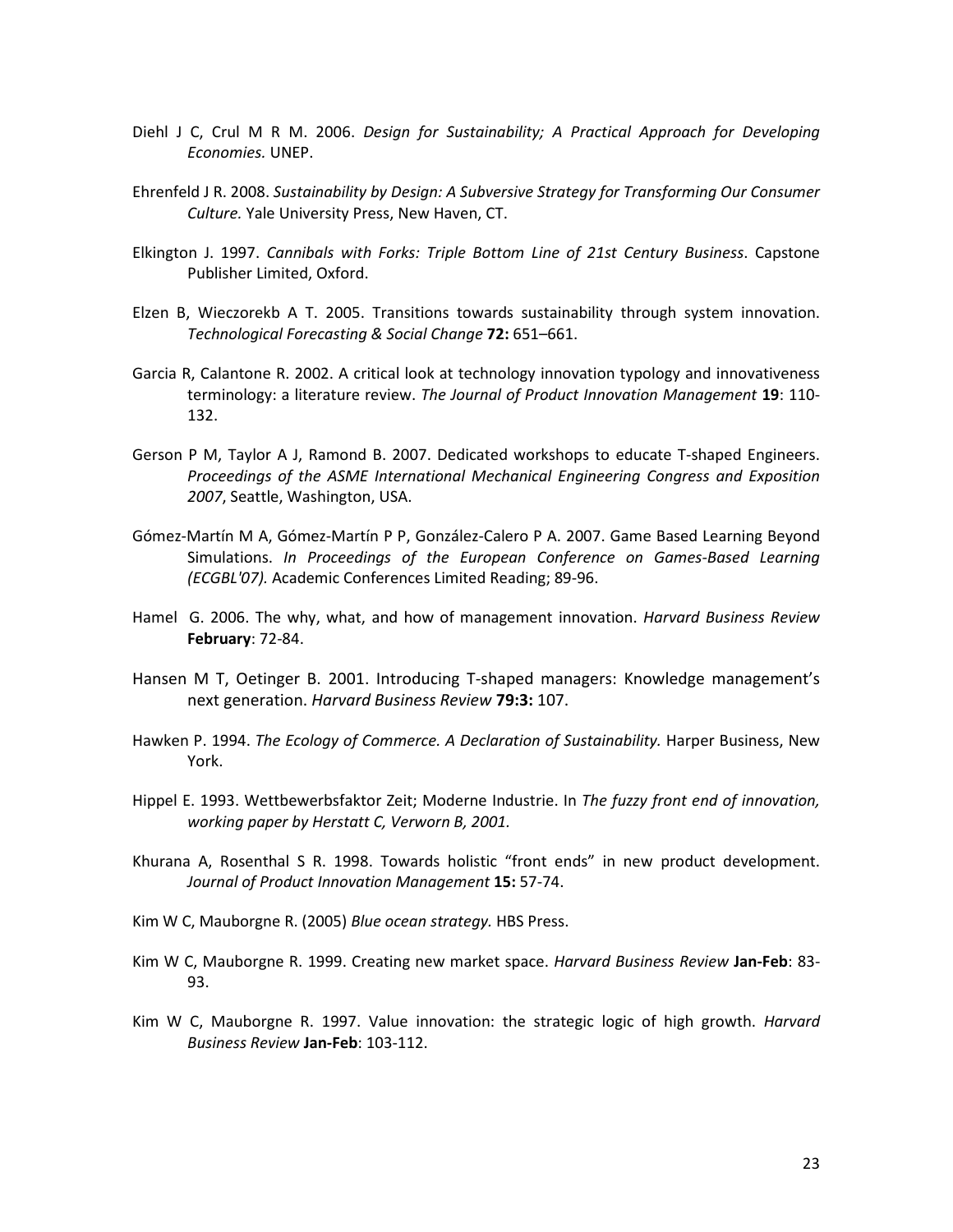- Kleinschmidt E J, Cooper R G. 1991.The impact of product innovativeness on performance. Journal of Product Innovation Management 8: 240-251.
- Koen P, Ajamian G, Burkart R, Clamen A, Fisher E, Fountoulakis S, Johnson P, Seibert R. 2002. Fuzzy Front End: effective methods, toosl and techniques. In The PDMA toolbook for new product development, Belliveau P, Griffin A, Somermeyer S. (Eds.). John Wiley & Sons, Inc.; 5-35.
- Koen P, Ajamian G, Burkart R, Clamen A, et. al. 2001. Providing clarity and a common language to the "fuzzy front end". Research and Technology Management 44:2: 46-55.
- Mabugunje A, Hansen P H K, Eris O, Leifer L. 2008. In Proceedings of NorddDesign 2008. Tallinn University of Technology; 9-18.
- MacMillan I C, McGrath R G. 1997. Discovering new points of differentiation. Harvard Business Review Jul-Aug: 133-145.
- Nobelius D, Trygg L. 2002. Stop chasing the front end process management of the early phases in product development projects. International Journal of Project Management 20: 331-340.
- Norman R. 2001. Reframing business when the map changes the landscape. Wiley & Sons.
- OECD. 1991. The nature of innovation and the evolution of the productive system. Technology and productivity – the challenge for economic policy. OECD: Paris; 303-314.
- Ottman J. 1992. Green Marketing; Challenges & Opportunities for the New Marketing Age. NTC Business Books, Lincolnwood, Illinois.
- Pascual, O, Stevels A. 2004. Ecodesign in industry is not an environmental issue. In Proceedings of the Electronic Goes Green 2004. Berlin, Germany; 855-859.
- Pascual O, Boks C, Stevels A. 2003. Electronics EcoDesign Research Empirically Studied. In Proceedings of Ecodesign 2003. Tokyo, Japan; 89-94.
- Rathenau Institute. 1996. A vision on producer responsibility and ecodesign innovation. The Hague: Rathenau Institute.
- Reid S E, Bretani U. 2004. The fuzzy front end of new product development for discontinuous innovations: a theoretical model. Journal of Product Innovation Management 21: 170-184.
- Reinertsen S G. 1985. Blitzering product development: Cut development time in half. Electronic Business January 15.
- Repenning A, Lewis C. 2005. Playing a Game: The Ecology of Designing, Building and Testing Games as Educational Activities, In P. Kommers & G. Richards Richards (Eds.). In Proceedings of World Conference on Educational Multimedia, Hypermedia and Telecommunications 2005; 4901-4905.